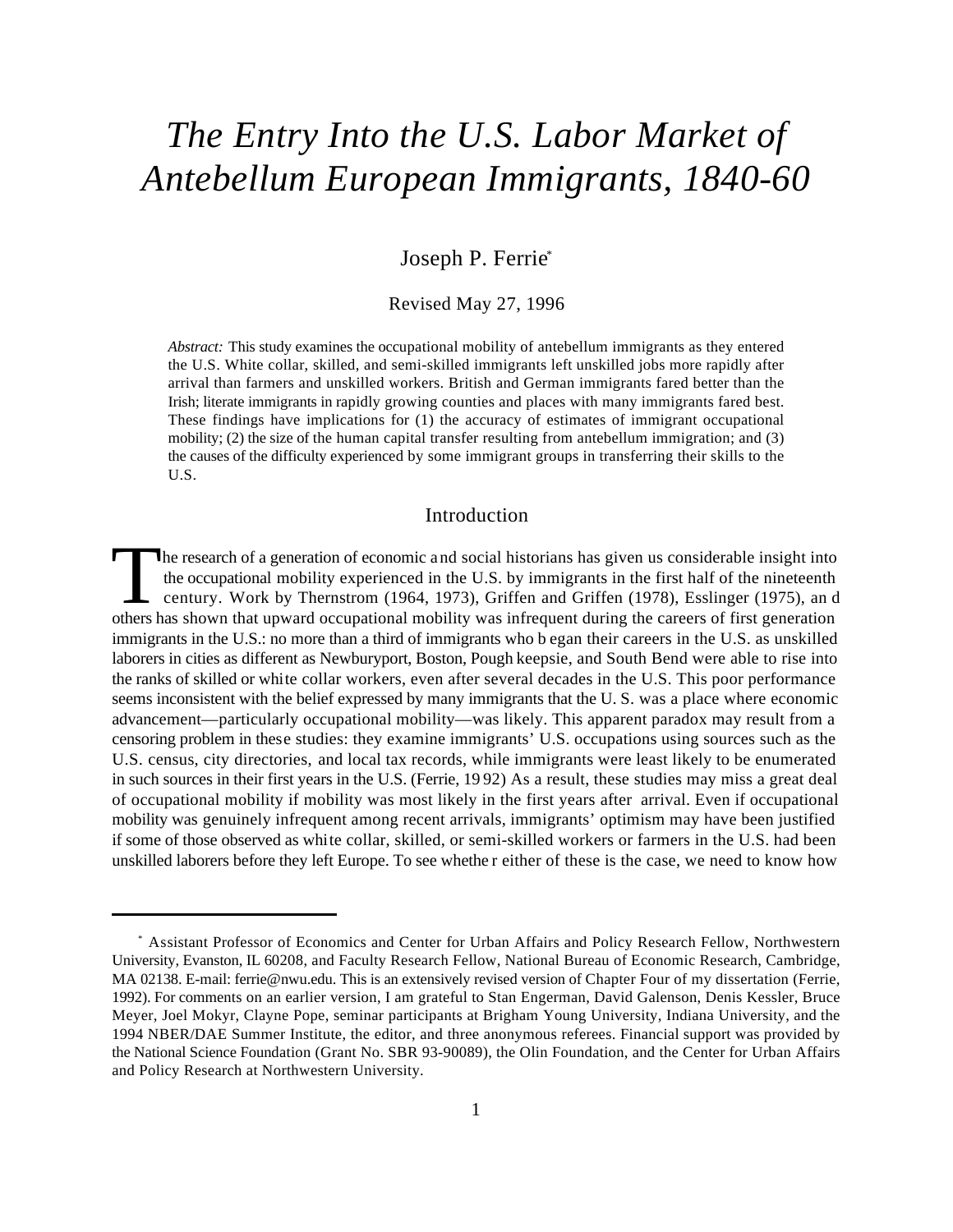immigrants' post-migration occupations changed as their time in the U.S. increased, and how their pre migration and post-migration occupations compared.

The more accurate picture of immigrant occupational mobility that such information would provide may help us to understand not only the optimism that prompted many immigrants to incur the substantial costs of migration but also the full benefit that the U.S. derived from immigrants' arrival. Several studies have examined the pre-migration occupations of nineteenth century immigrants to assess the value of the human capital transfer their arrival produced (Kapp, 1870; Uselding, 1970; Neal and Uselding, 1972). If immigrants stating they possessed some sort of human capital b efore their arrival (white collar, skilled, and semi-skilled workers and farmers) were unable to put that capital to use aft er arrival and remained unskilled laborers throughout their careers in the U.S., measures of the human capital transfer induced by immigration will be upward biased. If immigrants were prevented by institutional forces (such as th e presence of guilds and rigid apprenticeship systems, or the presence of rigidities in the land marke t resulting from feudal ownership patterns) in the country of origin from entering occupations there tha t made full use of their innate skills, and were able to move into such jobs in the U.S., the human capita l transfer will be understated by the occupations immigrants reported at their arrival. To see whether th e distribution of pre-migration occupations overstates or underst ates the human capital transfer brought about by immigration, we need to know how the probability that immigrants were employed in their pre migration occupation changed as their time in the U.S. increased.

Recent research on contemporary immigrants to the U.S. has shown that occupational mobility is often rapid early in immigrants' time in the U.S. and that many immigrants pursue occupations in the U.S. different from those they pursued in their country of origin (Chiswick, 1978). Moreover, this researc h suggests that these patterns are not uniform across all immigrants: the ability to employ pre-migration skills after arrival in the U.S. is greater for immigrants coming from places more like the U.S. in terms of their degree of economic development than for immigrants fr om places less like the U.S. This research suggests both the possibility that country of origin may be an important determinant of occupational mobility in the antebellum period and the mechanism that might account for differences in performance by country o f origin.

This article describes results from a new sample of mid-nineteenth century immigrants that was constructed to reveal the extent, timing, and correlates of the changes in occupation made by immigrants from their occupations in Europe to their occupations in the U.S. (Ferrie, 1992). The sample consists of 2,594 male immigrants who appeared in passenger ship lists filed at the port of New York between 1840 and 1850 and who were found in the manuscript schedules of the 1850 and 1860 federal censuses o f population. This longitudinal sample contains information on date of arrival, occupation in Europe, an d occupation in 1850 and 1860, as well as a variety of individual and community characteristics. The article uses these data to answer three questions: 1) How much occupational mobility occurred between arrival and when we next observe immigrants in the 1850 or 1860 census? 2) How soon after arrival di d immigrants change occupations? 3) And how can we account for this mobility? This sample allows us to examine such patterns for the first time for a group representative of the population of immigrants wh o arrived from Europe in the years before the Civil War.

# Previous Research on Immigrant Occupational Mobility

For the nineteenth century, it has been difficult to study the occupational mobility of immigrants between their arrival and their appearance in U.S. sources. Such an undertaking requires knowledge of an immigrant's occupation in Europe, which is absent from nineteenth century censuses, city directories, and tax and poll records. Several samples of immigrants linked from records in their community of origin to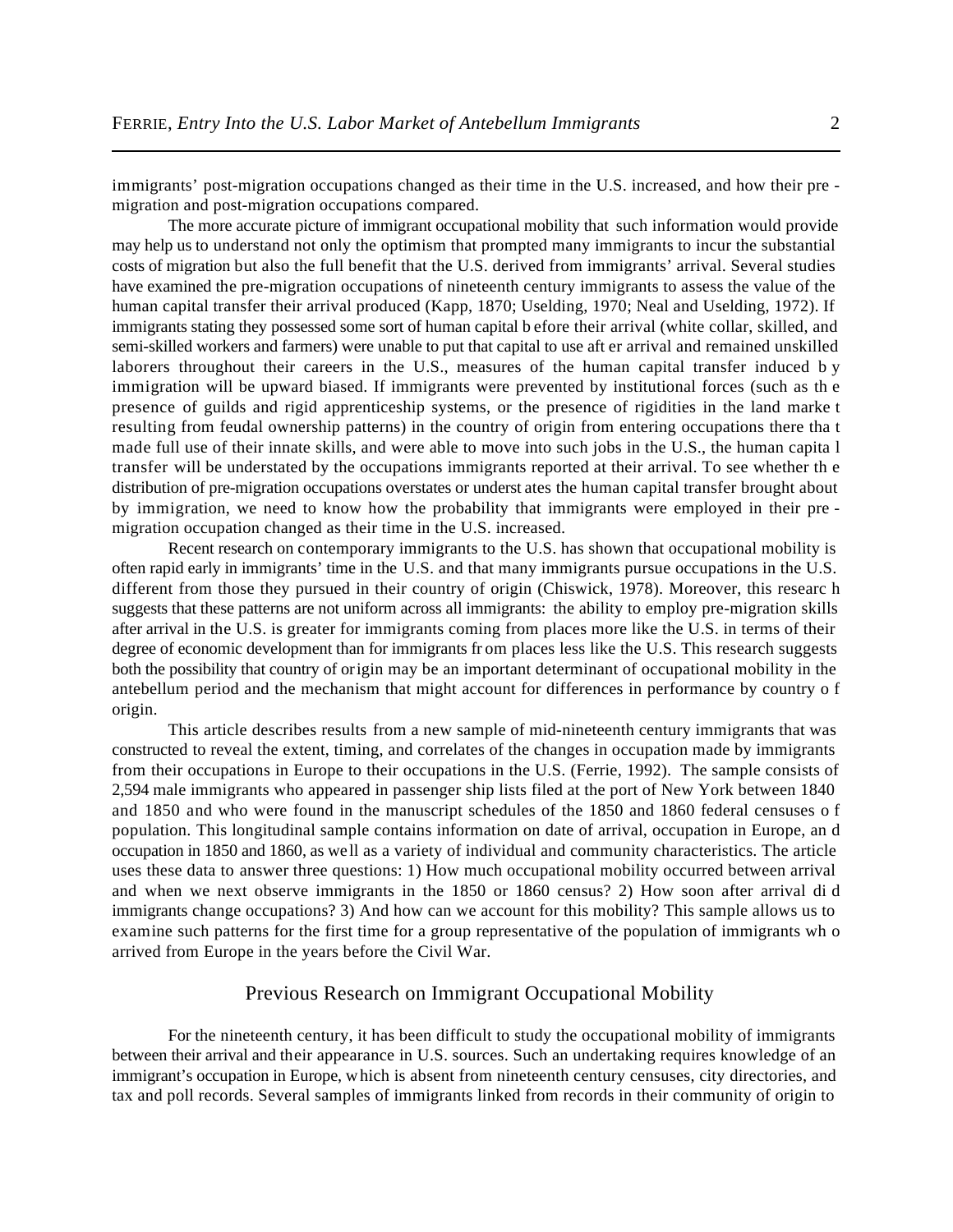the U.S. census have permitted such work, but the circumstances that allowed such linkage are unusual. <sup>1</sup> Two studies that have used such samples are Kamphoefner (1987) and Swierenga (1986).

Among German who emigrated from Lippe-Detmold to St. Louis and two adjacent rural counties between 1832 and 1860, Kamphoefner (1987) found significant movement from European occupation to U.S. occupation in 1860, with most arrivals able to improve upon their occupational status in Europe . Twenty-eight of the thirty immigrants (93.3%) who were laborers in Germany had risen in status by the 1860 census, of whom twenty-two had become independent farmers. Only two of twenty-nine artisan s (6.9%) had fallen to the status of laborer by 1860, while 4 of 25 proprietors (16.0%) had falle n (Kamphoefner, 1987, p. 153).

Swierenga (1986) cast a wider net, examining the occupational mobility of all Dutch immigrants to the U.S. Among those who arrived over the period 1841-50, he found more movement downward t o laborer and less upward from laborer than Kamphoefner had f ound. Of 1841-50 arrivals who were in white collar occupations in Holland, 23% were described as unskilled laborers in the 1850 census. Twenty-two percent of those who were craftsmen in Holland were unskilled la borers in 1850 (Swierenga, 1986, p. 107). Of 1841-50 arrivals who were unskilled laborers, farm laborers, or stated no occupation upon arrival, 51% had moved up in status by 1850.

The fact that the groups studied by Kamphoefner and Swierenga went to narrowly circumscribed areas in the U.S. might have made their experiences different from the experiences of the British, Irish, and Germans who arrived in the antebellum period and settle d in widely disparate locations. For example, 72% of the 9,000 Dutch immigrants present in the U.S. in 1850 lived in only 16 counties. The cohesiveness of the Dutch community might account for the f act that so few of those in white collar and skilled blue collar occupations in Europe appeared as laborers in the U.S., and for the fact that those who were laborers in Europe were so likely to move up into craft and white collar jobs in the U.S.<sup>2</sup> The present sample includes immigrants who settled in more than 500 counties. Though some no doubt took advantage of the safety that migration to an existing immigrant community afforded, many of those in the present sample struck out on their own without the benefit of such ties. <sup>3</sup>

In the absence of detailed information on individuals linked from th eir place of origin to the census, historical researchers have instead relied on the reco rd of mobility in individual local economies within the U.S. based on sources such as the decennial federal census, city directories, and local tax and poll records in which individuals can be linked across successive years. These studies have generally found little upward mobility among immigrants. Among Irish immigrants in Poughkeepsie who first appeared in the U.S . census as unskilled workers, only 26% escaped blue-collar occupations during their careers in the city. No more than 30% of immigrants in South Bend, Indiana who first appeared in the U.S. census as manua l workers (skilled workers and unskilled laborers) were able to move into non-manual (white collar )

<sup>&</sup>lt;sup>1</sup> Previous studies in which linkage of this sort was done were possible because the immigrants studied traveled from a narrowly circumscribed area of origin and settled in narrowly circumscribed areas within the U.S., and because detailed point-of-origin occupational information was collected. See Ferrie (1992) for references.

<sup>&</sup>lt;sup>2</sup> As Chiswick (1994, p. 105) notes, "Among immigrants with limited destination language skills, geographic concentration can serve as a shelter between the origin and destination labor markets." He note further, however, that there may be a negative relationship between immigrants' labor market outcomes and their geographic concentration if concentration results in the provision of "ethnic goods" that immigrants value and immigrants are willing to trade off some improvements in labor market outcomes for these goods.

<sup>&</sup>lt;sup>3</sup> The extent to which mobility in the present sample is accounted for by the characteristics of the communities to which immigrants went is considered below.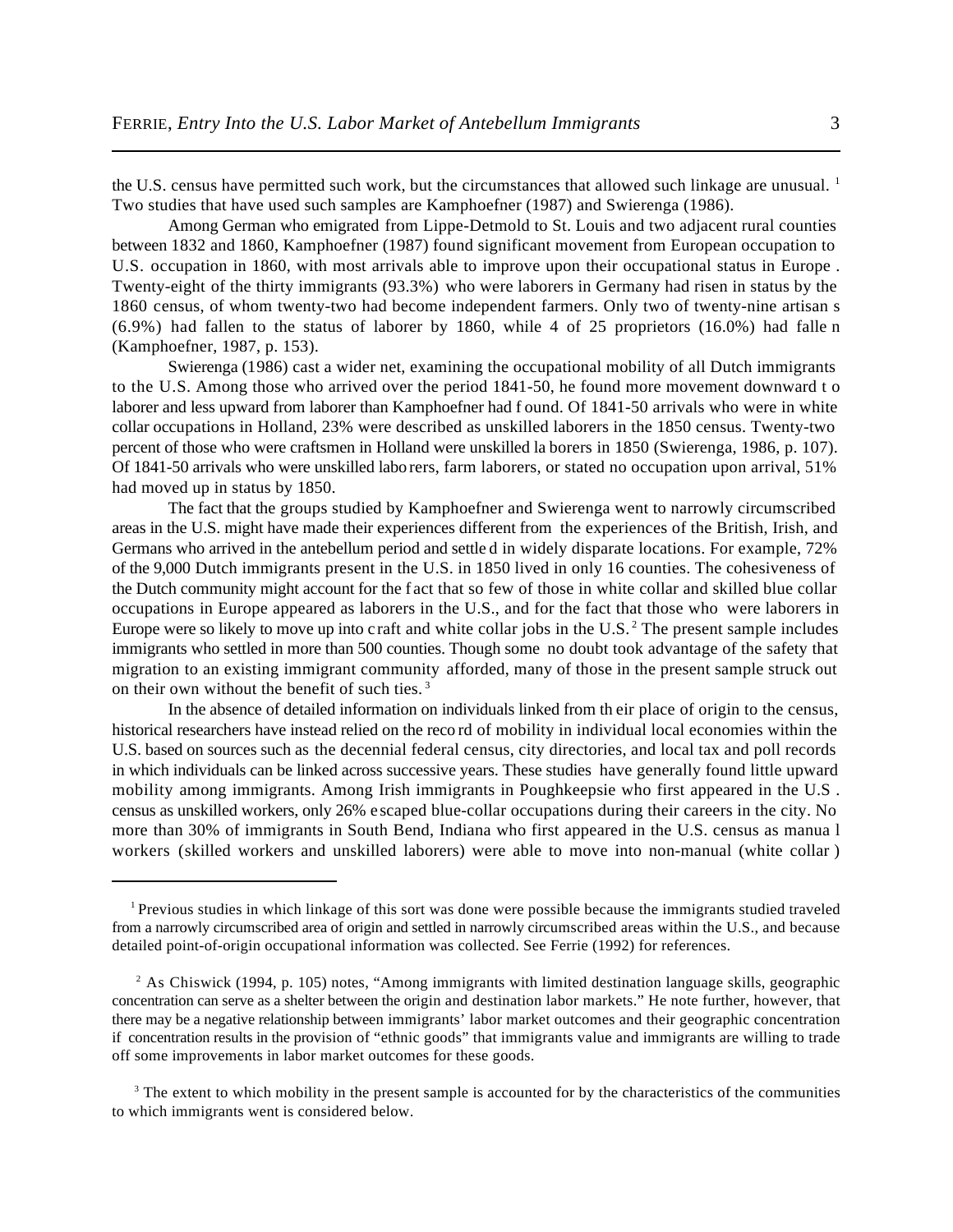occupations during their careers in the city. In Newburyport, Thernstrom (1964, p. 100) found that only twenty percent of foreigners who were in unskille d occupations in the 1850 U.S. census were able to reach skilled or white collar occupations by 1860. For a slightly later period in Boston, Thernstrom (1973, p. 117) found that no more than a third of the foreign born whose first observed occupation in the U.S. was blue collar (unskilled manual or skilled manual) were in white collar (non-manual) occupations at the end of their careers in Boston.<sup>4</sup>

Since these studies were unable to control for an immigrant's time in the U.S. and since recen t migrants were less likely to be enumerated by census takers, directory publishers, and tax collectors, these studies have understated mobility if mobility was most likely among recent arrivals. Since these studies contain no information on occupation prior to arrival, they also may miss what may have been the single biggest change the immigrant worker would have ever made: his introduction into the U.S. economy.<sup>5</sup> The extensive upward mobility in the Kamphoefner and Swierenga studies points to the possible magnitude of such transitions in the population of all immigrants.

### The Sample and Its Accuracy

The sample was constructed in three stages.<sup>6</sup> In the first stage, every twentieth male household head and male traveling alone was drawn from passenger ship lists of immigrant arrivals at New York between 1840 and 1850. This produced a sample of roughly 24,000 i mmigrants. In the next stage, the national index to the 1850 federal census of population (Jackson, 1981) and the census manuscripts were searched t o locate them.<sup>7</sup> In the final stage, the national index to the 1860 federal census of population (Jackson, 1991) and the census manuscripts were searched to locate members of the original sample of 24,000 from th e passenger ship lists. After excluding immigrants with no reported occupation in the ship lists, the resulting linked sample had 506 immigrants linked to both 1850 and 1860, 942 link ed only to 1850, 1,109 linked only to 1860, and 2,557 linked to either 1850 or 1860 or both 1850 and 1860. <sup>8</sup>

 $6$  For a more detailed description of the sample and its representativeness, see Ferrie (1992).

<sup>7</sup> The indexes to the census for 1850 and 1860, available on microfiche, are alphabetically and phonetically arranged lists showing the location in the census manuscripts (state, county, subdivision, and page) of every household head and every individual living in each household whose name differed from that of the head. The accuracy of the lists is assessed in Ferrie (1996), which also uses the indexes to create a sample of native-born males linked from 1850 census records to 1860 census records.

<sup>8</sup>The most important reason for the low linkage rate was the inability to locate those with common names. These individuals were not statistically different from those with less common names who *were* located, however. There were no other apparent differences in terms of characteristics described on the ship lists between those who were linked and those who were not (Ferrie, 1992, pp. 46-51). Though this does not mean that the individuals who were linked were identical to those who were not (since unobserved characteristics could still differ between these two

Bodnar (1985) summarizes these city studies. <sup>4</sup>

<sup>&</sup>lt;sup>5</sup> Since these studies are based on specific communities and can trace occupational mobility only for those individuals who remained in the community over a decade, they are also unable to take account of immigrants who moved up by moving out and relocating to another city or a rural area where greater opportunities beckoned. Ferrie (1995) examines occupational mobility between 1850 and 1860 for those immigrants in the sample linked to both censuses, avoids this pitfall, and finds that many of the most successful immigrants were those who changed location.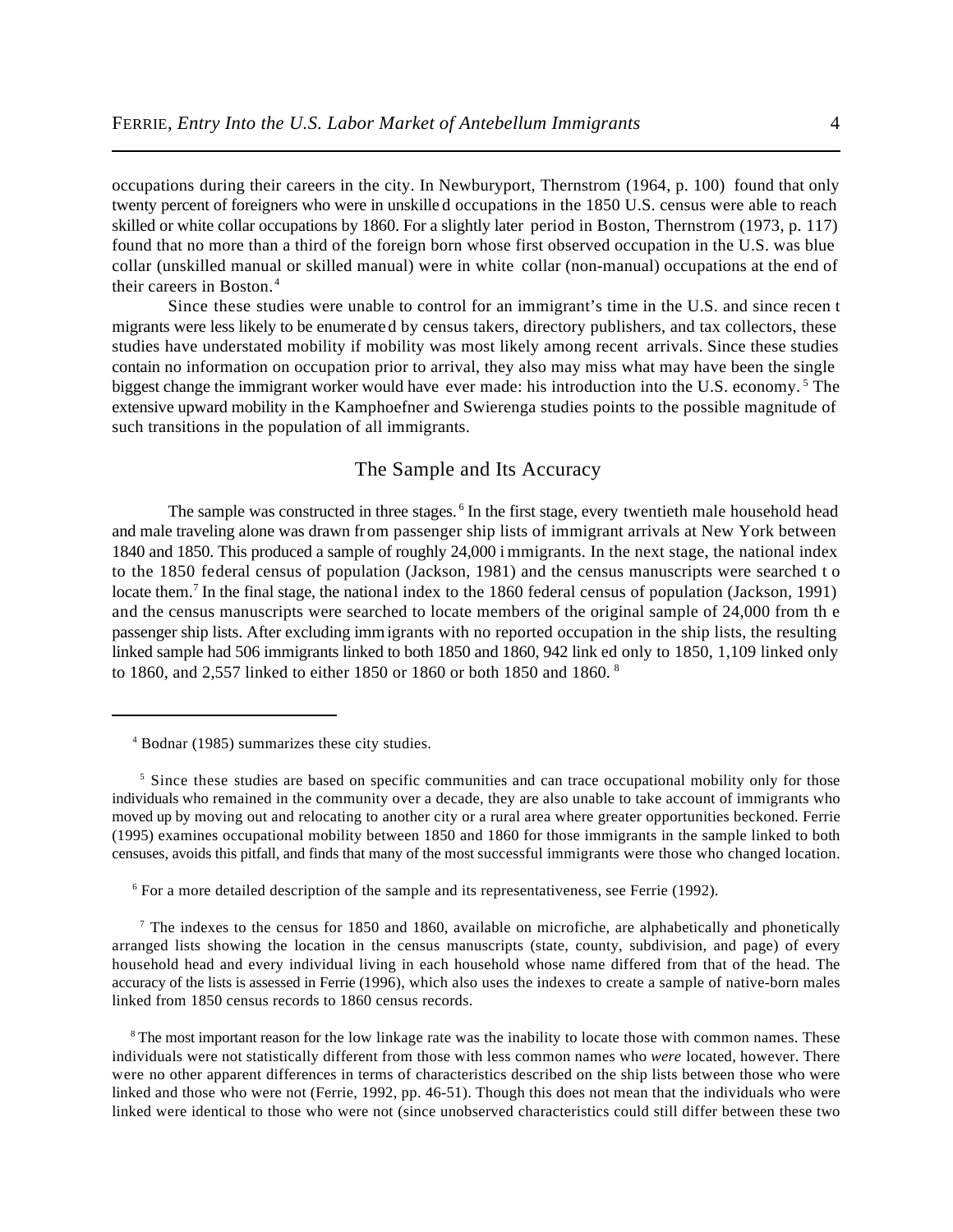The information on each linked immigrant includes date of arrival, country of origin, occupation at arrival, age at arrival, location and occupation in 1850 or 1860, literacy, and the characteristics of the community in which the immigrant lived in 1850 or 1850, such as its ethnic composition and its population growth rate between 1850 and 1860. The reliability of the occupation information in the passenger shi p lists, however, has been questioned by a number of researchers (Erickson 1989, Cohn 1992). Since thi s information is an important element of the story told here, it is worth exploring the reliability of these data in more detail.

One difficulty is the often haphazard recording of occupations: some lists contain nothing bu t farmers or laborers, and whole pages of a ship's list sometimes contain nothing but ditto marks in th e column for occupation. Based on a comparison of the age and f amily structure of those on such "poor" lists with other immigrants on lists where occupation seems to have been recorded with greater care, though, Cohn (1992) concludes that the immigrants on the poor lists were probably in fact farmers and laborers.

A more serious problem with the lists is that the Passenger Ship Act of 1819 did not specif y whether immigrants' actual occupations in Europe or their anticipated occupations in the U.S. should be reported by the ship's captain. Since there was no penalty for failure to report occupations accurately , immigrants might have merely given optimistic statements of their prospects rather than true statements of their occupations in Europe. What is necessary in order to get a sense of how serious a proble m mis-reporting represents in the lists is a sample of immigrants linked to passenger ship lists from a source that describes their occupation in Europe with greater reliability than the ship lists.

In the course of tracing Dutch immigrants from Dutch municipal emigration records into the U.S. census, Swierenga (1986) created just such a sample.<sup>9</sup> These Dutch records were collected annually in cities, towns, and villages by local officials, who then forwarded them to the Interior Ministry at th e Hague.<sup>10</sup> Table 1 presents a comparison of occupations stated in the passenger ship lists with occupations stated in the Dutch emigration records for 878 Dutch imm igrants who arrived between 1841 and 1850. The occupations are grouped into four broad categories: high and low white collar, skilled and semi-skilled , farmer, and laborer.<sup>11</sup> The only occupation in which a majority of Dutch immigrants appear to have given an incorrect occupation in the passenger ship lists is farmer: more th an sixty percent of those who described themselves in the passenger ship lists as farmers were known to Dutch municipal authorities by another

<sup>9</sup> The patterns of Dutch occupational mobility between departure from Europe and arrival in the U.S. described above are based on these Dutch municipal records, rather than the information from the ship lists. Swierenga used the Dutch records because they included all the data on the ship lists as well as information not available in the ship lists, such as reasons for emigration and religious affiliation.

 $^{10}$  Swierenga graciously provided this linked sample to me. The calculations that follow and any conclusions drawn from them are my own handiwork, and Swierenga should in no way be implicated in them.

groups), it suggests that the sample is no more biased than other samples created by linking those with uncommon names. Because the present sample includes individuals who changed their location between 1850 and 1860, while such individuals were excluded from previous studies, the overall bias in this sample is probably considerably below that in other studies using individuals linked across two or more sources. Among the linked observations, the only difference between those located only in 1850 and either those located only in1860 or those located in both 1850 and 1860 was the higher average age of those linked only to 1850. This difference no doubt results from mortality: an immigrant had to survive to 1850 in order to be successfully linked.

 $<sup>11</sup>$  The specific occupational titles that fall into each category are shown in Appendix A. This is the categorization</sup> of occupations used by Thernstrom (1964, 1973) and the other studies of occupational mobility cited above.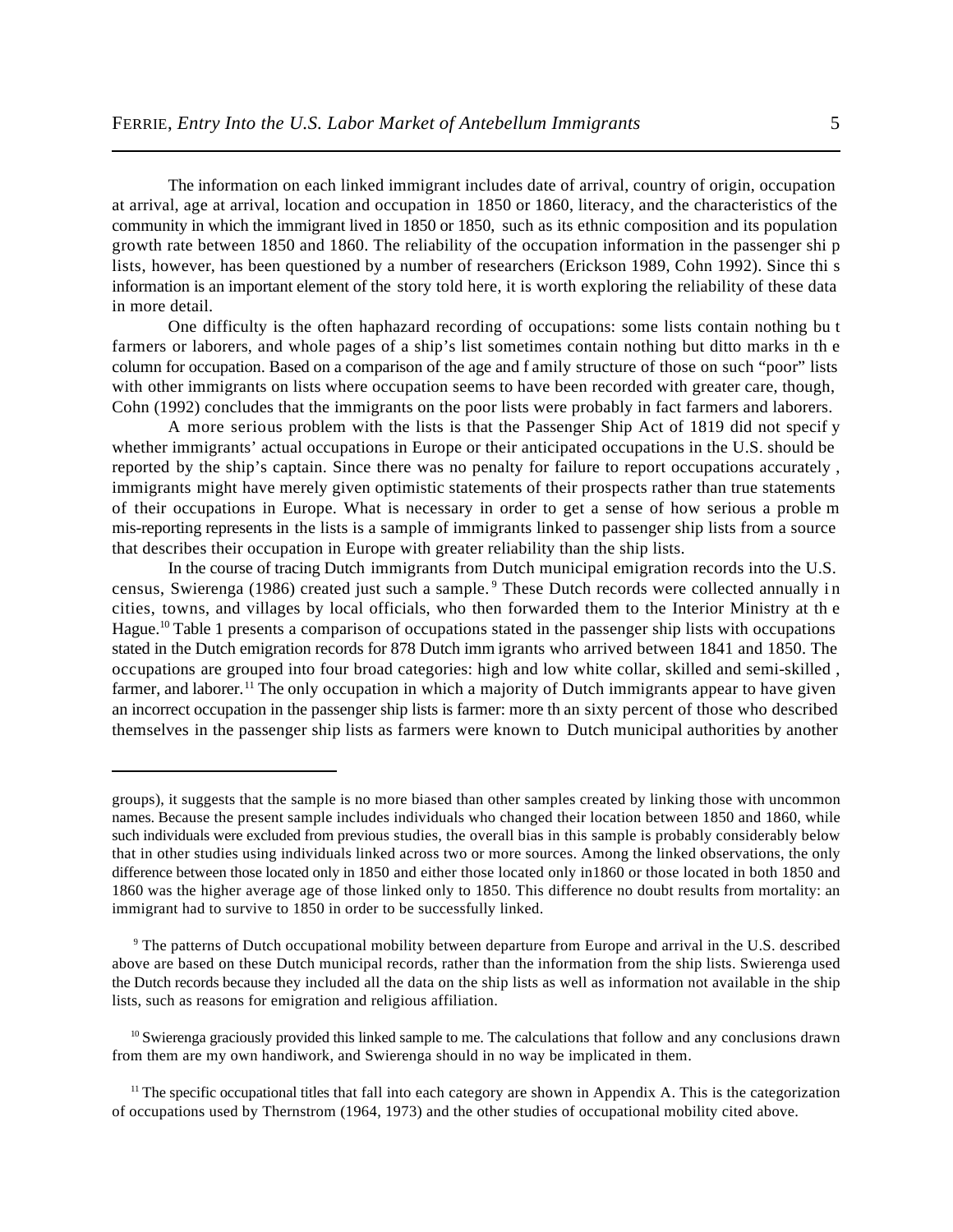occupational title. Most of those incorrectly identified in the ship lists as farmers were described by Dutch authorities as laborers or farm laborers. In contrast, 83 percent of those in white collar occupations in the ship lists and 77 percent of those in skilled and semi-skilled occupations in the ship lists were known to be in those occupations before their departure from Holland. Fifty-five percent of those in unskilled jobs in the ship lists had also been in unskilled jobs in Holland.

The occupation in the ship lists for those stating they were white collar, skilled, or semi-skilled thus seems a reasonably proxy for occupation before departure, albeit one measured with error. There does not appear to be any systematic change over the  $1840s$  in the extent of that error, though.<sup>12</sup> Differences in mis-reporting by country of origin are probably insignificant as well.<sup>13</sup> Farmers are more problematic. This is probably less the result of carelessness on the part of those compiling the lists than it is the result of the presence of large numbers of farm tenants in Europe and the absence of the term "tenant" in the ship lists. An individual who was a farm tenant in Europe would thus have been described as either a farmer or a laborer in the ship lists. Since there were no clear guidelines by which farm tenants were assigned to either group in the ship lists, we cannot separate those who were farm tenants in Europe (who were probabl y more akin to laborers in the amount of capital the y possessed and the amount of supervision they received) from independent farmers. The same problem applies to a lesser degree for those reported as unskilled in the ship lists.

# The Extent of Occupational Mobility From Arrival to 1850 and 1860

The sample introduced here makes it possible to compare occupation in the country of origin and occupation in the U.S. As in the previous section, we will group occupations into four broad categorie s (described in Appendix A), in order to focus on only the most significant occupational changes.  $^{14}$  The first group is white collar workers. This includes those in professional, commercial, and proprietary pursuits, and corresponds to the high white collar and low white collar designations employed in other studie s (Thernstrom, 1964). The second is skilled and semi-skilled, which includes anyone stating that the y

 $12$  There is no trend over the 1840s in the percentage of unskilled workers in the Dutch ship lists who were actually white collar, skilled, semi-skilled, or farmers in the Dutch emigration records, or in the percentage of white collar, skilled, or semi-skilled workers or farmers who were actually unskilled workers.

 $13$  The British and the Irish in the sample sailed from the same ports—most left from Liverpool or London—so the same clerks compiled the ship list occupations for both groups. As a result, they should be measured with roughly equal error. We do not know how the accuracy of the occupations reported for the British and Irish compare to the accuracy for the Germans in the sample. The accuracy of the lists reflects both the probability that immigrants would report their true occupation and the probability that they would have their occupations recorded correctly by those creating the ship lists. The fact that the Germans did not speak English is not likely to have been a great source of inaccuracy in compiling the German lists, since the lists were apparently compiled at the port of origin.

 $14$  This procedure has the virtue of simplicity, but its simplicity is achieved at a cost: the focus on only four broad occupational categories makes it necessary to overlook subtle changes that immigrants made in occupational status, changes that did not represent movement across the boundaries of these groups but that nonetheless represented genuine improvements in their circumstances. An alternative to using a small number of discrete occupational categories would be to create a continuous measure with which to assess immigrants' performance, based on wages, incomes, or occupational prestige, as has been done by Hanes (1996) and Chiswick (1991). For the present sample, such a measure is developed and used in Ferrie (1997). The continuous measure of performance produces no changes in the substantive findings presented here.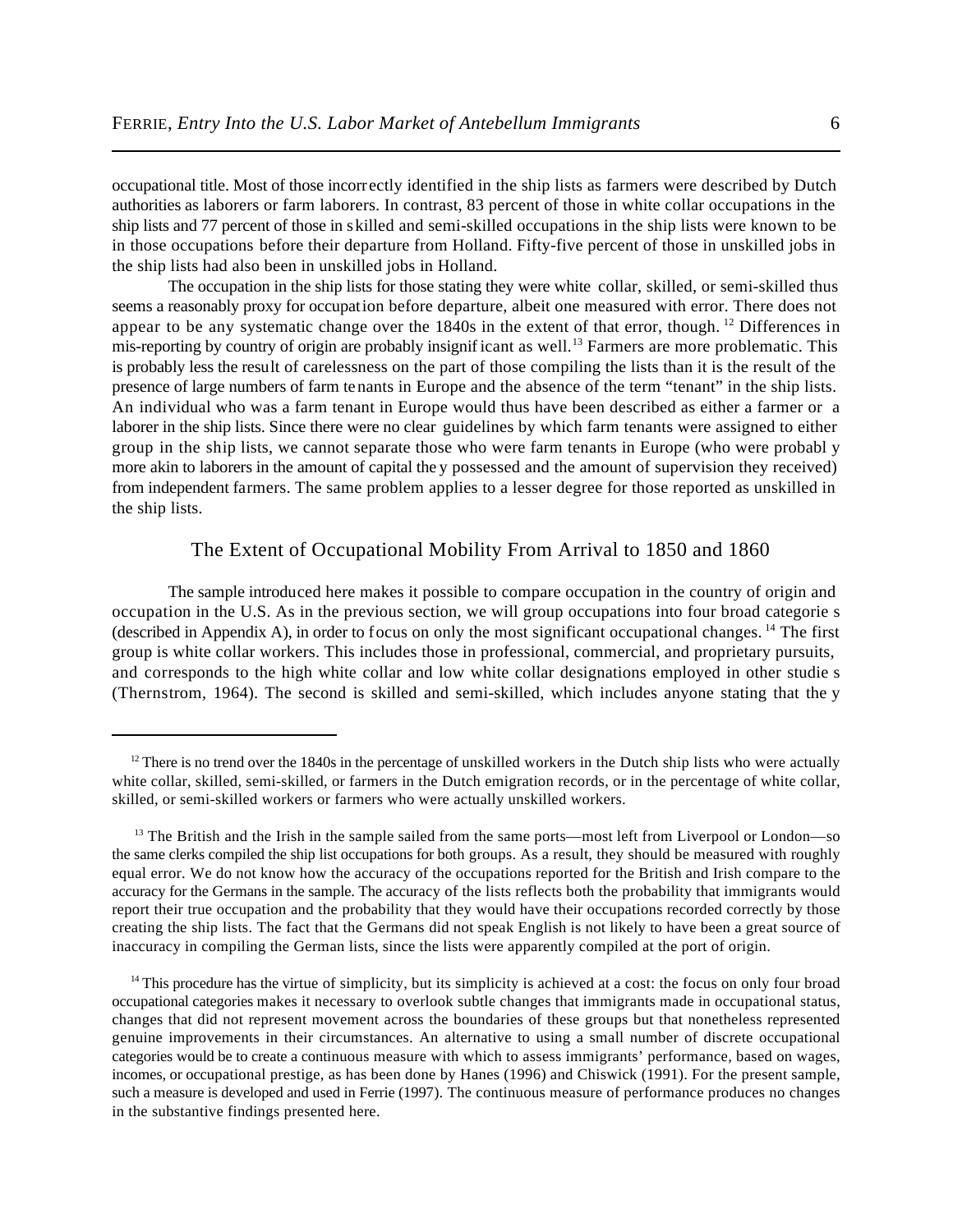possessed a craft skill. These workers correspond to skilled blue collar or skilled manual workers in other studies. The next group is the unskilled, which inclu des those who described themselves simply as laborers and those with unskilled manual jobs. This corresponds to the unskilled blue collar or unskilled manua l group in other studies. The fourth group is farmers. Those who stated they had no job in the ship lists have been excluded from the analysis.

Table 2 presents a comparison of the occupations immigr ants stated in the passenger ship lists with the occupations they stated in the 1850 and 1860 censuses. For 1850 and 1860, the category "farmer " includes only farm owners; farm tenants and laborers are grouped with "unskilled" workers. Though the U.S. census was as imprecise as the ship lists in describing the occupations of those employed i n agriculture, it is possible to infer whether an individual described as a "farmer" in the 1850 or 1860 was in fact the owner of a farm. <sup>15</sup>

The results show considerable mobility from occupation in Europe to occupation at the 185 0 census. Forty-four percent of those who were described as unskilled in the passenger ship lists had moved up to a higher-status occupation by the time of the 1850 census. Just over a quarter of those in high white collar, low white collar, skilled, and semi-skilled occupations in the ship lists were found as unskille d workers in 1850. Finally, few immigrants seem to have moved from non-farm occupations in Europe into farming in the U.S. Of the 1,096 immigrants who arrive d as white collar, skilled, semi-skilled, or unskilled workers, only 7% appeared as farmers by 1850. All of this mobility into farming, however, can b e accounted for by inaccuracies in the ship lists: Table 1 suggests that, in the Dutch ship lists, 16% o f immigrants who were described as white collar, skilled, semi-skilled, or unskilled workers were in fac t either farmers or farm tenants before their departure from Europe, so even if the lists used here are twice as accurate as the Dutch lists, all of those moving into farming after entering the U.S. may have actually been farmers before departure from Europe.

Table 3 presents a breakdown of three types of mobility by country of origin: (1) downwar d mobility from white collar to unskilled; (2) downward mobility from skilled or semi-skilled to unskilled; and (3) upward mobility from farmer or unskilled to any occupation other than unskilled. In the balance of this article, high and low white collar workers will be grouped together, due to the small number of high white collar workers. Also, those who were described as farmers in the ship lists and those who wer e described there as unskilled will be grouped together.<sup>16</sup> This is because, as was noted in the previous section, it is not possible to distinguish someone who was the owner or in dependent operator of a farm from a farm tenant or labor in the passenger ship lists. In 1850 and 1860, however, farmer and unskilled wil l remain separate categories.

The Irish clearly had the worst outcomes: the highest percentages moving down and the lowes t moving up. The percentages moving down also exceeded the percentage moving up. The British an d Germans were quite different from the Irish, but similar to each other, with the percentage moving up for

<sup>&</sup>lt;sup>15</sup> In both years, the census recorded the value of any real estate owned by the respondent. Following Bogue (1963), I have classified farmers as those who met two criteria: (1) they were listed in the 1850 or 1860 census as "farmers"; and (2) they were reported in that census to own real estate. Those listed as "farmers" but owning no real estate were classified as "unskilled," as were those listed as "laborers" or "farm laborers" regardless of their real estate holdings.

<sup>&</sup>lt;sup>16</sup> An alternative would be to eliminate entirely those immigrants described as farmers in the ship lists. The resulting loss of information from such a procedure is too high a cost to pay for a probably slight reduction in the measurement of occupation before arrival.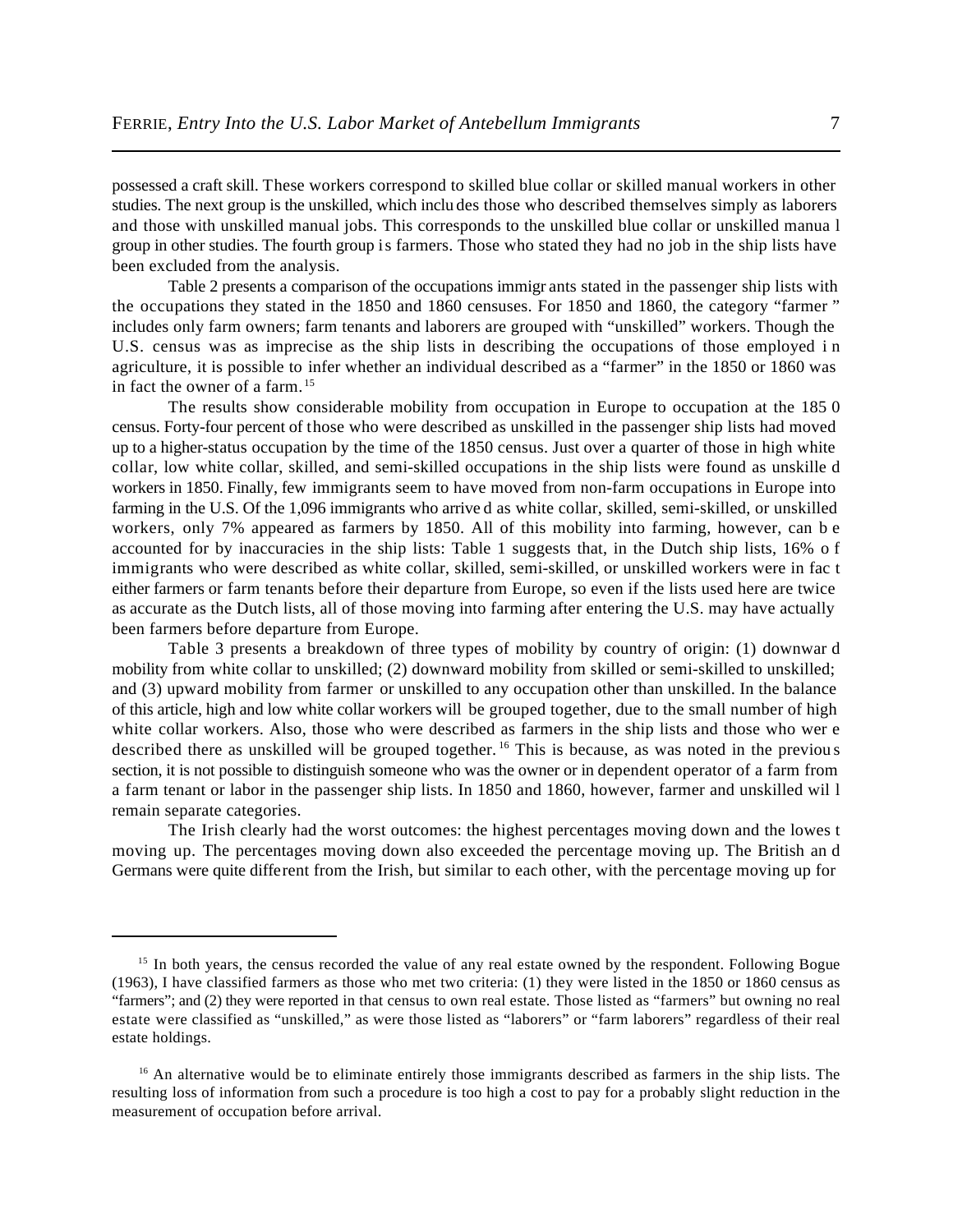both groups three to four times as great as the percentage mov ing down.<sup>17</sup> A  $\chi^2$  test on the difference across countries of origin in the percentages moving up and moving down in Table 3 was statistically significant at the 5 percent level. These differences across counties of origin could result from several effects. Two that we will consider in the next section are how long differen t immigrant groups have been in the U.S. and how likely the average immigrant from a particular country was to possess characteristics associated with moving up from unskilled laborer. If the amount of time immigrants have spent in the U.S. is correlated with the possession of U.S.-specific human capital, or if age and literacy are correlated with general human capital, and these types of human capital made it easier for immigrants to move into white collar, skilled, and semi-skilled jobs after arrival, then the superior performance of the British and Germans might reflect greater average duration in the U.S. or their possession of greater amounts of human capital.

How quickly were gains in occupational status from Europe an occupation to U.S. occupation made and losses in status recouped after arrival? Did occupational mobility occur only at arrival—was entry into the U.S. economy a permanent, one-time shock to an immigrant's career—or was there scope for ongoing change and adjustment in the years after arrival? What were the factors that made occupational mobility more likely? We saw above (in Table 3) how much worse the Irish seem to have done compared to th e British and Germans. How can we account for their relatively poor performance? In order to get a better understanding of both the temporal pattern of occupational mobility and what it was about particula r

 $17$  As was noted above, some of the mobility between pre-migration and post-migration occupation might be the result of inaccuracies in the ship lists. If we assume that the lists used here are as accurate as the Dutch lists for 1841- 50, it is possible to calculate how much of the observed occupational mobility in Table 3 remains after accounting for inaccuracies. In the Dutch lists described in Table 1, 6 percent of high and low white collar workers were actually unskilled, 13 percent of skilled and semi-skilled workers were actually unskilled, and 60 percent of farmers and unskilled workers were actually high or low white collar, skilled, or semi-skilled workers, or farmers. Subtracting these percentages from the entries in Table 3 produces the following adjusted occupational mobility rates:

|                                  | All Origins | <b>British</b> | Irish | German |
|----------------------------------|-------------|----------------|-------|--------|
| Between Arrival and 1850         |             |                |       |        |
| White Collar to Unskilled        | 19          | 16             | 32    | 16     |
| Skilled to Unskilled             | 13          | 4              | 39    | 7      |
| Farmer or Laborer to             |             |                |       |        |
| White Collar, Skilled, or Farmer | $-11$       | 3              | $-25$ | - 1    |
|                                  | All Origins | <b>British</b> | Irish | German |
| Between Arrival and 1860         |             |                |       |        |
| White Collar to Unskilled        | 23          | 18             | 57    | 17     |
| Skilled to Unskilled             | 12          | 3              | 39    | 9      |
| Farmer or Laborer to             |             |                |       |        |
| White Collar, skilled, or Farmer | - 1         |                | $-18$ |        |

This implies, for example, that if the accuracy of the lists used here was the same as the accuracy of the Dutch lists, the 63.2 percent rate of upward mobility between arrival and 1850 for British immigrants who said they were farmers or unskilled workers in the ship lists consisted of upward mobility of 3 percentage points and mis-measurement of 60 percentage points. Note, however, that substantial differences in mobility by country of origin remain even after these adjustments. As we will see below, differences in mobility by years in the U.S. are also apparent. Neither of these patterns is likely to have resulted from the mis-classification of occupations in the ship lists.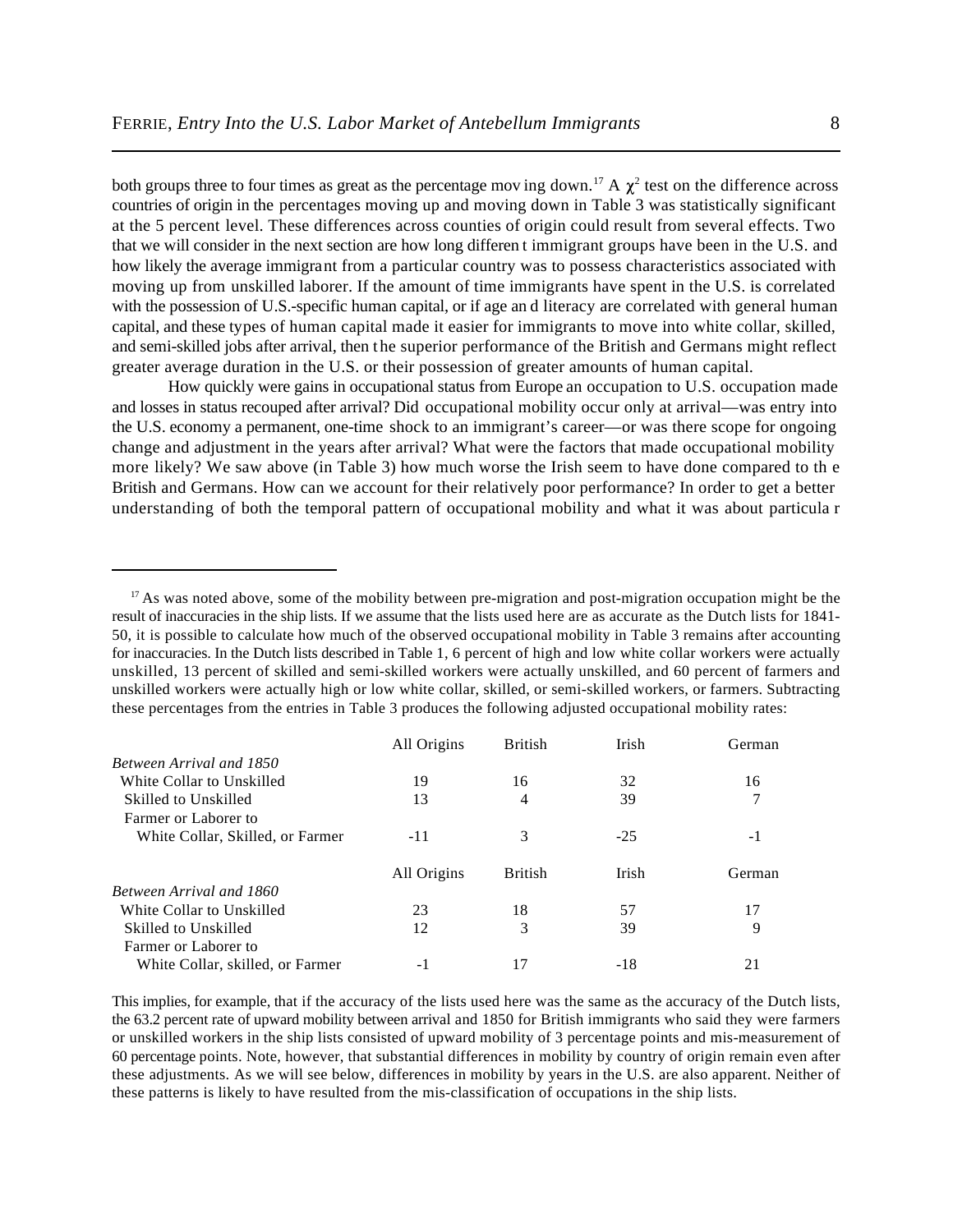individuals and particular places that promoted occupational mobility, we now turn to an analysis of the influence of these factors on occupational mobility in the years after immigrants' arrival in the U.S.

# The Timing of Occupational Mobility

Two difficulties arise in attempting to determine the extent, timing, and correlates of th e occupational change experienced by immigrants between their European and U.S. occupations. The first and most serious is that while the sample tells us each immigrant's European occupation, date of arrival, and 1850 and 1860 occupations, we do not know the date at whic h occupational changes occurred. We may know, for example, that an immigrant who arrived as a laborer in 1843 had become a carpenter by 1850, but we do not know when during the immigrant's seven years in the U.S. that transition occurred; all we know is how long the immigrant was at risk to make such a transition and whether it occurred during that period. The second problem is that we do not know the date at which immigrants who had not yet changed occupations by 1850 or 1860 would do so. These observations are right-censored.

A continuous-time duration model with discrete observ ations can address both of these problems.<sup>18</sup> This method consists of estimating the following probability for each individual:

$$
P_{jk}(t;X) = Prob(in occupation k at time t|in occur
$$
 (1)

The date of arrival is time 0 and the time since arrival is *t*; the vector *X* contains both personal characteristics and the characteristics of the immigrant's location. Estimation of such a model will allow us to calculate the probability that an immigrant had changed occupation at various times after arrival , which in turn will allow us to infer a distribution and mean for the time between arrival and occupational change. This technique compensates for the lack of information on each individual immigrant's date o f occupational change. Since the model utilizes information on both those who have changed occupations and those who have not by time *t*, it also surmounts the right-censoring problem.

To see how we can estimate this model with two occupations—unskilled and "other"—suppose that after arrival in the U.S., an immigrant can immediately obtain work as an unskilled laborer. <sup>19</sup> The immigrant can then either devote all his time to that job or use some of his time to work as an unskilled laborer and some to prepare for and seek a better job in the "other" category (as a white-collar, skilled, or semi-skilled worker, or as a farmer). A maximization problem can be constructed in which the immigrant determines the intensity with which to seek a new job based on the costs and benefits of changin g occupations (where costs include search and training costs, and benefits include higher wages and greater

<sup>&</sup>lt;sup>18</sup> This procedure is described in Amemiya (1985, pp. 440-442), and Sheps and Menken (1973, pp. 110-114). The procedure has been applied in another context by Gönül (1989). The approach is similar to that employed in recent historical work by Carter and Savoca (1990) and Jacoby and Sharma (1992), but with an important difference: the approach used here does not require knowledge of the date at which the transition from one state to another occurred. This approach can be applied in other situations where a transition between two states is possible but the researcher knows only whether the transition occurred and the amount of time an individual was at risk to make the transition, rather than the exact time when the transition occurred. For example, this approach could be used to determine the probability that immigrants departed from New York at different times since their arrival given their date of arrival in New York and whether they were located there at a known subsequent date. It could also be used to determine the probability of marriage at different ages for a sample of individuals given their ages and whether they were married at some known date.

 $19$ <sup>19</sup> This motivation for the hazard model follows Lancaster (1990, p. 5).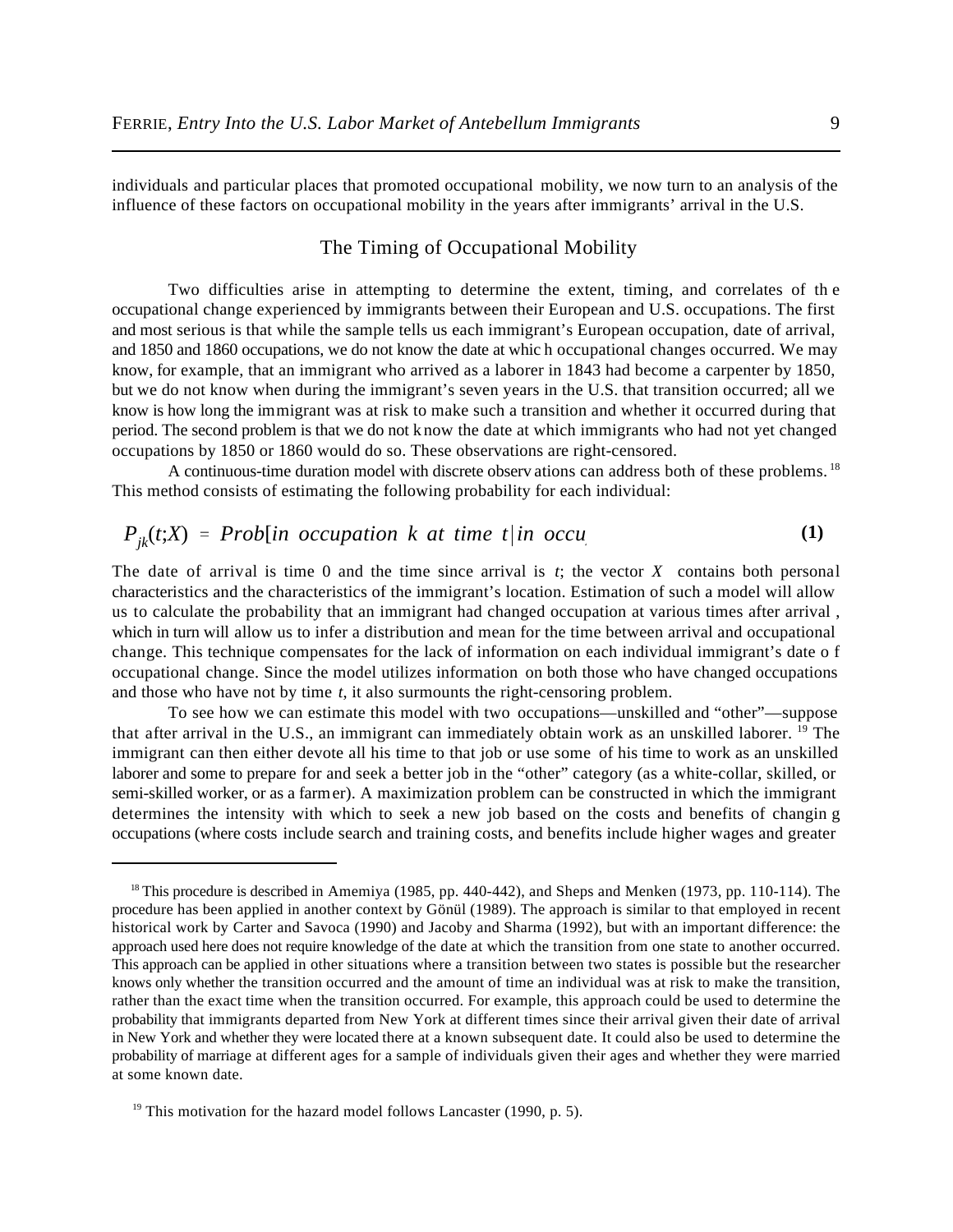employment security). The result of this maximization will be a function  $\theta(t;X)dt$  that describes the probability at each date since arrival in the U.S. that th e immigrant will be offered a new job in the interval  $(t, t+dt)$ . If  $\gamma(t, X)$  represents the probability that such a job offer is worth accepting—that accepting such a job would allow the immigrant to move out of the unskilled category and result in a higher present value of lifetime utility—then the probability that the immigrant will change from unskilled to "other" in th e interval  $(t, t+dt)$  is  $\lambda_{12}(t;X)dt = [\theta(t;X)][\gamma(t;X)]dt$ , where the subscripts refer to the transition from occupation 1 (unskilled laborer) to occupation 2 ("other": white collar, skilled, semi-skilled, or farmer). The function  $\lambda_{12}(t;X)$  is known as the *hazard function*.

As Appendix B demonstrates, the hazard function for a sample of individuals is related to  $P_{12}(t;X)$ , the probability that the immigrant had left the unskilled laborer category after *t* years in the U.S., by the relationship

$$
P_{12}(t;X) = 1 - \exp\left(\int_0^t -\lambda_{12}(u;X/\beta) \ du\right)
$$
 (2)

where  $\beta$  is a vector of parameters to be estimated. Appendix B describes the likelihood function that is used to estimate these parameters. We will assume tha t the hazard function follows either a *Weibull* distribution or a *log-logistic* distribution.<sup>20</sup>

The probability that an immigrant has moved up from unskilled laborer at each date since arrival should reflect the skills he possesses at arrival: those described as white collar, skilled, or semi-skille d workers in the ship lists, for example, should have less difficulty moving quickly into such occupation s after arrival than workers who were unskilled when they left Europe. Separate analyses are thus performed for two groups, based on the occupations they stated in the passenger ship lists: (1) immigrants who were described as farmers or laborers; and (2) immigrants who were described as white collar, skilled, or semiskilled workers. An immigrant will be said to have entered an occupation other than unskilled laborer if either of two conditions is true: (1) he was described as working in a white collar, skilled, or semi-skilled occupation in the U.S. census; or (2) he was described as a farme r in the census and his recorded real estate wealth was greater than zero.

Before we proceed to estimate the rate at which immigrants were able to move up from unskilled laborer to a better occupation, we need to consider the possibility that a correlation between occupational status and duration in the U.S. might be the result of differences in the propensities of successive cohorts of arrivals to move up at all, irrespective of their propensities to move up or down as their time in the U.S. increased. For example, in a single cross-section, if earlier arr ivals are more likely to have moved up at any time since arrival than more recent arrivals (either be cause they are of higher quality or because they faced a better job market at their arrival), we might mistakenly attribute the higher occupational status of earlier arrivals to the fact that their duration in the U.S. is greater, when in fact their status would be higher even if they were observed at the same duration in the U.S. as more recent arrivals. <sup>21</sup>

 $20$  The formula for each function appears in Appendix B. The single-parameter Weibull and log-logistic functions are used rather than more complicated functions—such as the gamma function or a piece-wise linear hazard function—to make estimation of the hazard easier with the relatively small sample sizes employed here.

 $21$  See Heckman and Robb (1983) for a discussion of these effects. Borjas (1986) finds such effects in his work on immigrant entry into self-employment, though they are not strong enough to eliminate his finding that immigrants were more likely to be self-employed the longer they had been in the U.S.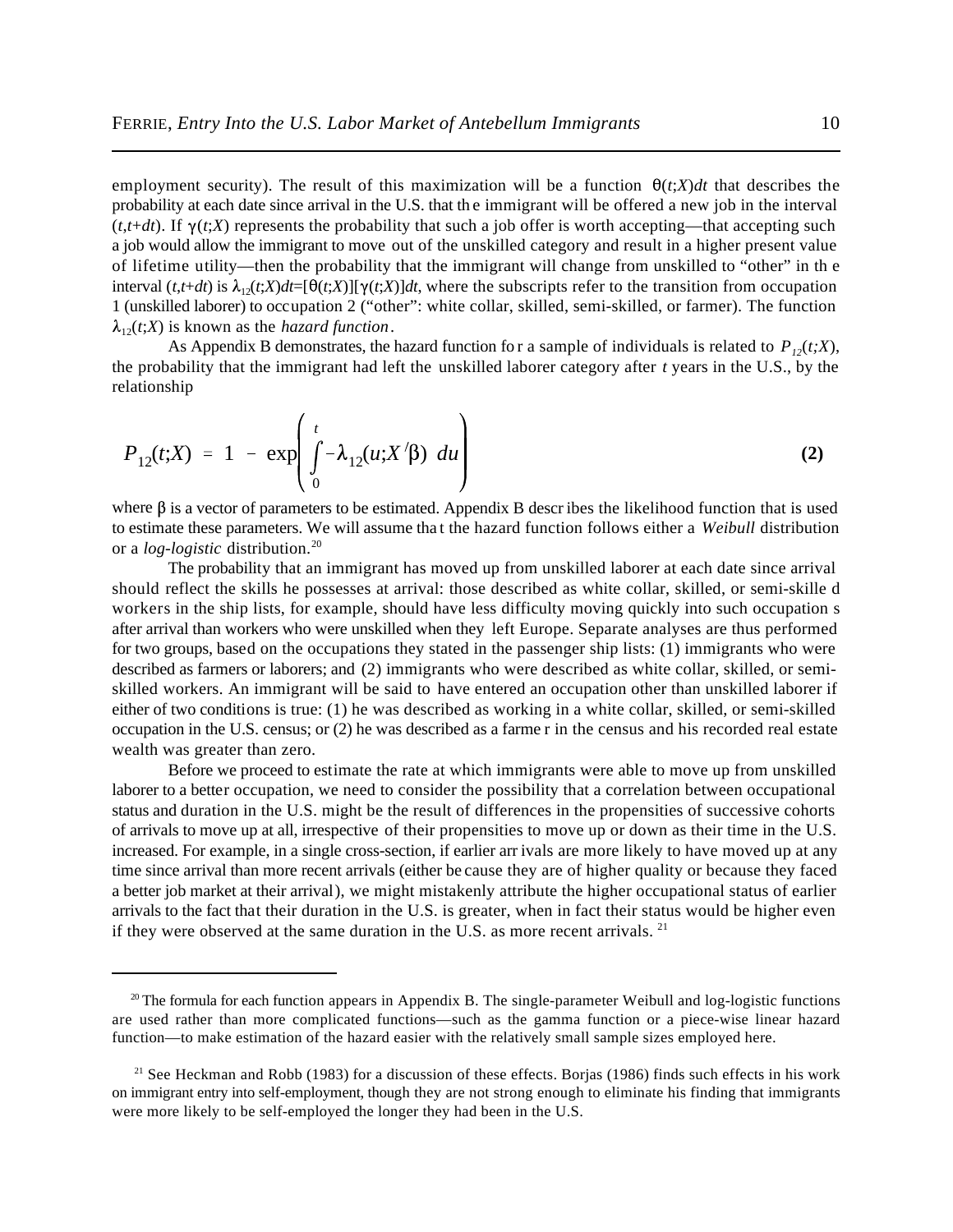In order to get around this problem, we will exploit the fact that some immigrants in the sample are observed in 1850, some are observed in 1860, and some are observed in both years. This will allow us to control for both duration in the U.S. and year of arrival. Each immigrant in the sample contributes one observation to the analysis. This means that a group of immigrants with the same year of arrival wil l contain some immigrants who have been in the U.S. *t* years and some who have been in the U.S. *t*+10 years.<sup>22</sup> To determine the impact of duration in the U.S., we estimate the parameters of the hazard function using dummy variables for year of arrival as the only covariates in the *X* vector and years since arrival in the U.S. for *t*.

Since each immigrant is assumed to have been able to find work as an unskilled laborer at arrival, an observation is considered to have made a move out of the unsk illed category only if one of the following conditions is true: (1) the individual was observed only in 1850 and had m oved out of the unskilled category by that date (so *t* is the time from arrival to 1850); (2) the individual was observed only in 1860 and had moved out of the unskilled category by that date (so *t* is the time from arrival to 1860); (3) the individual was observed in both 1850 and 1860 and had moved out of the unskilled category by 1850 (so *t* is again the time from arrival to 1850); or (4) the individual wa s observed in both 1850 and 1860, was still an unskilled laborer in 1850, but had moved out of the unskilled category by 1860 (so *t* is again the time from arrival to 1860). Individuals who were observed only in 1850 and were unskilled laborers in that year wer e considered not to have made an occupational change, and the time from arrival to 1850 was used for *t*. Individuals who were observed only in 1860 and were unskilled laborers in that year were considered not to have made an occupational change, and the time from arrival to 1860 was used for *t*. Individuals who were observed in both 1850 and 1860 but were unskilled laborers in both years are considered not to have made an occupational change, and the time from arrival to 1860 is used as the value for *t*.

The coefficients on the dummy variables for year of arrival will embody two effects: differences in the state of the labor market faced by cohorts at their arrival and differences in the overall quality o f successive cohorts. If labor market conditions were deteriorating over the 1840s and an immigrant's first occupation in the U.S. is an important determinant of his entire oc cupational trajectory, the estimated effect of duration would overstate the effect of time since arrival in the absence of controls for the immigrant's specific arrival cohort. The magnitude of this effect is probably slight: real wages for both laborers an d artisans rose from 1840 to 1843, fell gradually through 1846, fell precipitously in 1847, and recovere d thereafter to stand in 1850 at about the same level as in 1840 (Margo, 1992, p. 184). There was thus n o obvious trend in the wages immigrants faced at arrival that would indicate that declining initial labo r market conditions were biasing the effect of duration upward. Since the impact of aggregate labor market conditions at the time of entry should not vary substantially by country of origin, comparing the year of arrival effect across origins for a particular year of arrival will make it possible to isolate the impact o f changes over the 1840s in the overall quality of successive cohorts.

Events in several countries over the 1840s, may ha ve made immigrants from those countries either more or less likely to move up in occupation after arrival in the U.S. irrespective of their time in the U.S. by influencing the average quality of emigrants sent out in particular years. For example, the Germans who arrived in the late 1840s may have been quite different from those who had arrived earlier from Germany as a result of the revolutions that swept continental Europe, including large parts of Germany, in 1848. The Irish also experienced an event that could have been expected to produce a change in the quality of th e migrants leaving Ireland—the potato famine of the late 1840s. It will be possible to test whether thes e

 $22$  For example, if two immigrants arrived in 1845, and one rose to a skilled occupation by 1850 but the other was not observed as a skilled worker until 1860, the sample would contain two 1845 arrivals, but the years since their arrival that would be used in the analysis would be 5 and 15.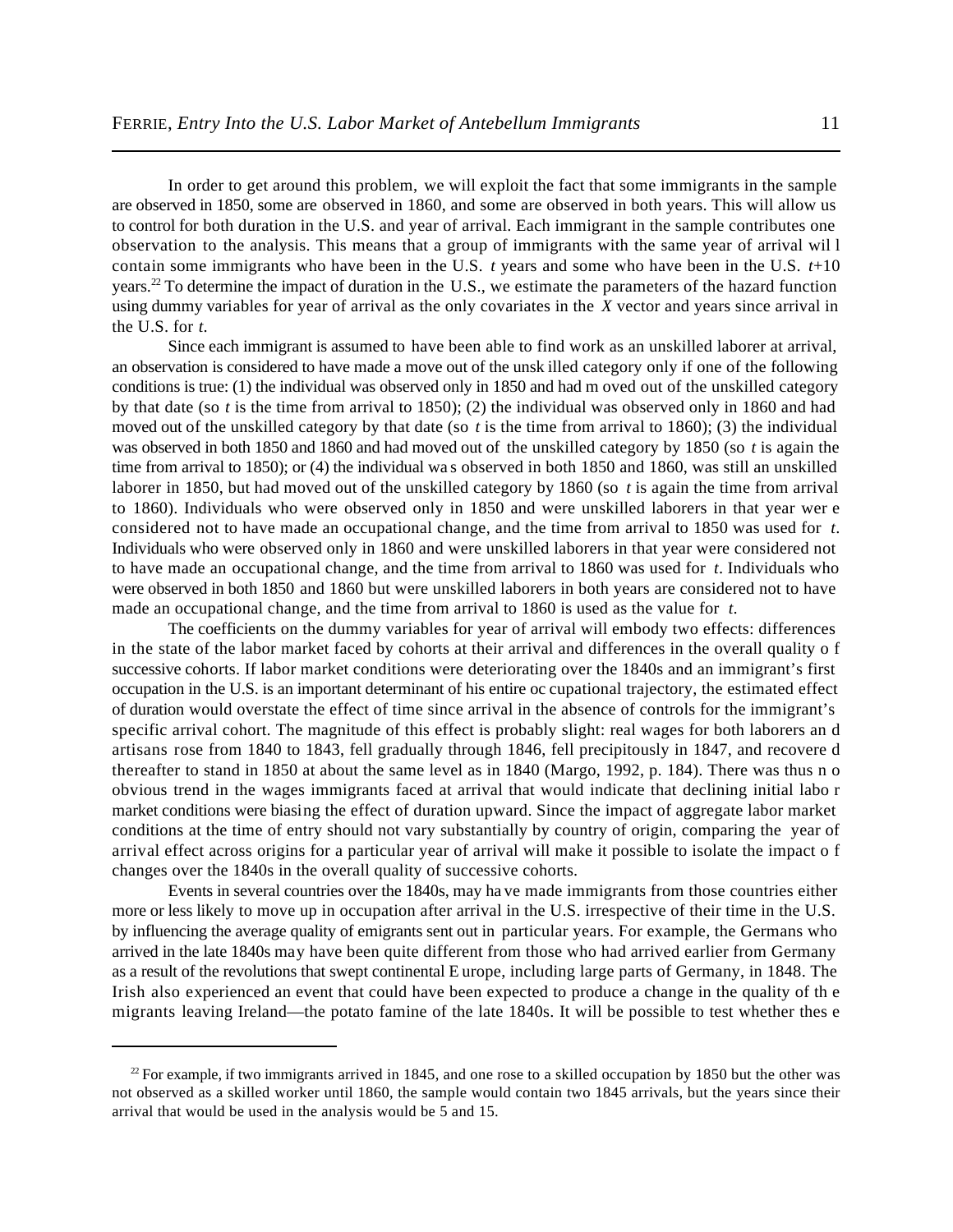events had an impact on the propensity of immigrants to improve their occupational status by examining the coefficients on the dummy variables for specific yea rs of arrival after controlling for time since arrival.

The impact of duration will likewise embody two effects: the impact of an additional year in the U.S. and the impact of particular years in the U.S. The second effect will be important if the 1850s differed significantly from the 1840s in the state of the labor market and its impact on occupational mobility.<sup>23</sup> The evidence suggests that the 1850s were much like the 1840s: there was a slight rise in real wages early in the 1850s, a gradual decline after 1852-53, a more preci pitous decline through the Panic of 1857, and some recovery later in the decade (Margo, 1992, p. 184). The hazard function adopted here, which allows the impact of duration in the U.S. to change as time in the U.S. changes, will make it possible to capture the impact of a change between the 1840s and the 1850s in the effect of a year of time spent after arrival in the U.S.

Figures 1 and 2 presents plots of the maximum-likelihood estimates of the effect of time sinc e arrival in the U.S. on the probability that immigrants would be observed as white collar, skilled, or semiskilled workers or farmers rather than as laborers at each date s ince arrival, controlling for the specific year of arrival.<sup>24</sup> The log-likelihood functions estimated are Equation B10 in Appendix B (the Weibull hazard) for Figure 1, and the corresponding log-likelihood using the log-logistic hazard for Figure 2. These plots show the value of  $P_{12}(t;X)$  at each date since arrival, with separate plots for those who arrived as (1) white collar, skilled, and semi-skilled workers and (2) farmers and unskilled workers, using the average year of arrival effect in the sample.<sup>25</sup> They reflect the experience of an average immigrant who arrived between 1840 and 1850. For both those who arrived as farmers and unskilled workers and those who arrived a s white collar, skilled, and semi-skilled workers, and for all countries of origin, the marginal effect of a n additional year in the U.S. on the probability of moving up from work as an unskilled laborer was greatest for those who had been in the U.S. the least time. When the log-logistic hazard function—which allows a non-monotonic hazard—is used in Figure 2, the results are identical to those in Figure 1 using th e monotonic Weibull hazard, suggesting that in this case, the assumption of a monotonic hazard function is reasonable.

Immigrants who were reported in the passenger ship lists to have white collar, skilled, or semi skilled jobs were considerably more likely than their countrymen who were reported to be farmers o r unskilled workers to leave the unskilled category soon after arrival. For the British and Germans, fo r example, more than 55 percent of white collar, skilled, and semi-skilled arrivals had returned to these jobs or entered farming within a year of entering the U.S.; only about 20 percent of British and Germa n immigrants who were described as farmers or unskilled had moved into white collar, skilled, or semi skilled jobs or entered farming. The same differences based on occupation in the ship lists can be seen for the Irish, but at a lower level: after a year in the U.S., 40 percent of white collar, skilled, and semi-skilled arrivals had moved up from unskilled work, as opposed to only 15 percent arrivals who were farmers or

 $^{23}$  For example, immigrants who arrived in 1845 and were observed in 1860 may be different from immigrants who arrived in 1845 and were observed in 1850 in two respects: the former have been in the U.S. ten years longer when they are observed and are observed after having passed through a particular period (the 1850s) which contained the Panic of 1857 which may have made labor market conditions more difficult than they had been in the 1840s.

 $24$  The sample sizes used to construct Figures 1 and 2 are as follows. For white collar, skilled, and semi-skilled workers at arrival: British, 283; Irish, 169; German, 330. For farmers and unskilled workers at arrival: British, 375; Irish, 903; German, 431.

<sup>&</sup>lt;sup>25</sup> In creating Figures 1 and 2, a small positive value  $(0.001)$  was substituted for zero years since arrival, because the natural log of zero is undefined.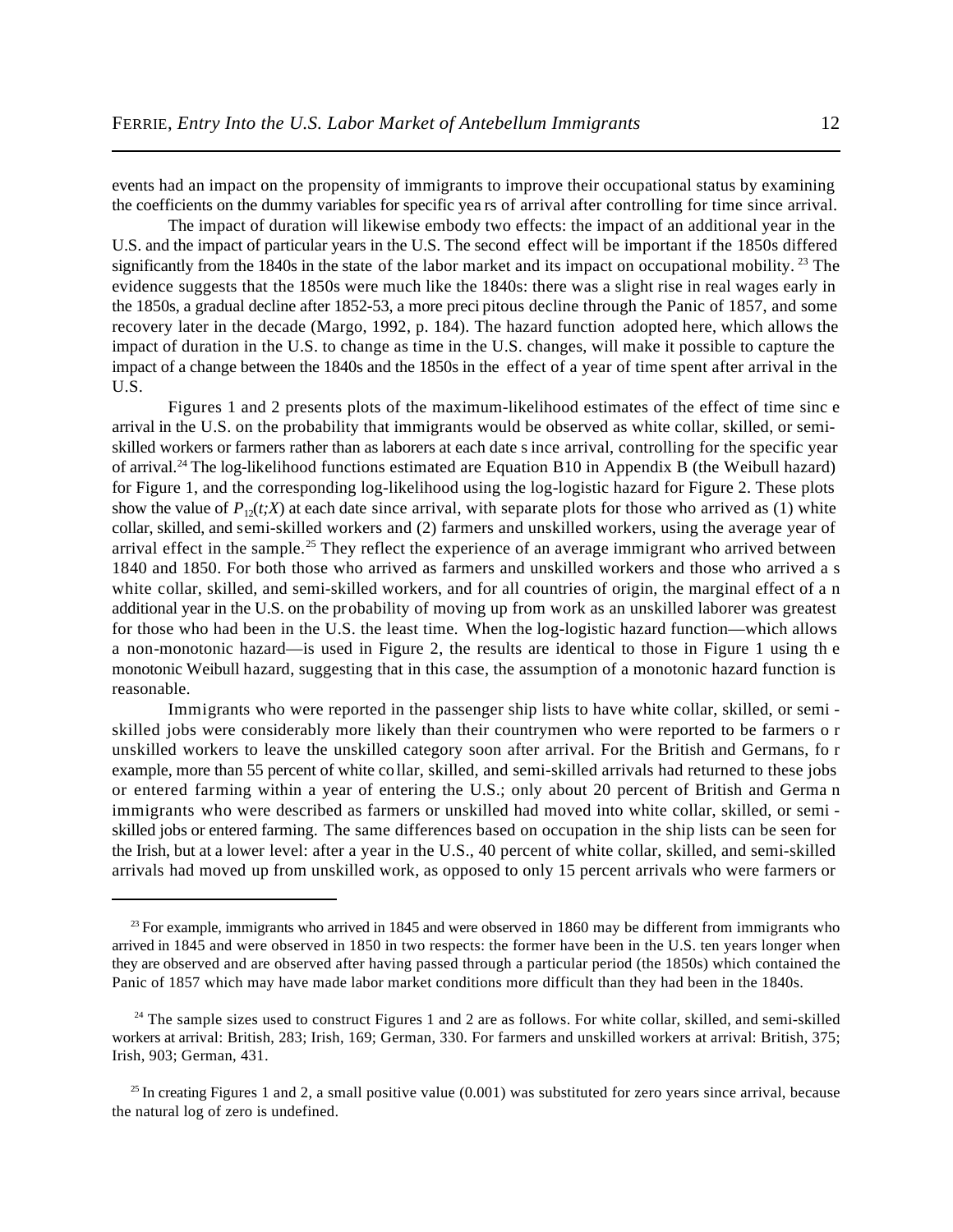unskilled. For German and Irish immigrants, the imp act of an additional year in the U.S. on the probability of moving up from unskilled work was greater fo r those reporting unskilled or farm jobs at arrival than for those reporting white collar, skilled, or semi-skilled jobs at arrival. For the British, the opposite was true.

Because more mobility in each origin or occupation-a t-arrival group occurs earlier than later in the years after arrival, estimates of occupational mobility that exclude the most recent arrivals will clearl y understate the actual amount of mobility that occurs among immigrants. This can be seen most clearly in the case of British immigrants who arrived as white collar, skilled, or semi-skilled workers. If we assume that immigrants appear in the census only after two years in the U.S., the rate of upward occupationa l mobility in a single cohort of immigrants observed in, say, both the 1850 and 1860 U.S. censuses will be 43 percent: at two years, 35 out of 100 arrivals will still be unskilled workers when they are observed in the 1850 census; at 12 years, 20 out of the original hundred will still be unskilled laborers, yielding a n upward mobility rate over 10 years of 15/35 (43 percent). If we could observe immigrants fro m immediately after their arrival, though, the ten year upward mobility rate would be 65 percent instead : immediately after arrival, 57 out of 100 arrivals would unskilled workers; after 10 years, 20 out of th e original 100 arrivals in that cohort would still be unskilled workers, producing an upward mobility rate of 37/57 (65 percent). These calculations suggest that previous studies of nineteenth century occupationa l mobility may have substantially understated the mobility experienced by immigrants if recently arrive d immigrants were less likely than immigrants who had been in the U.S. longer to be enumerated in th e census, city directories, or tax records.

The mobility patterns for white collar, skilled, and semi-skilled arrivals in Figures 1 and 2 suggest that the occupations reported by immigrants in the ship lists represent a reasonable measure of the value of the human capital transferred to the U.S. by the arrival of British and German immigrants: within just four years of arrival, more than 70 percent of these immigrants were able to employ the skills they ha d brought with them. For the Irish, however, the fraction of white collar, skilled, and semi-skilled arrivals who left the unskilled category never reached 50 percent, suggesting that for this group, the distribution of occupational titles in the ship lists provides an overstatement of the human capital transfer occasioned by their immigration to the U.S.<sup>26</sup> The gradual improvement in the position of immigrants who arrived a s farmers or unskilled workers does not support the view that the distr ibution of occupational titles in the ship lists understates the value of human capital embodied in immigrants because of rigidities in the labor and land markets they left. If such rigidities had been an important impediment to occupational mobility and the U.S. had fewer of these structural impediments to occupational improvement, the curves for arriving farmers and unskilled workers in Figures 1 and 2 either would have had a higher intercept or would have been much steeper in the early years after arrival than later.

In order to assess the impact of arrival in a particular year, and the impact of arrival after the start of the Irish Famine or after the German Revolutions of 1848, the Weibull hazard used to generate Figure 1 was re-estimated, for each country of origin, with the inclusion of two additional variables: a dumm y variable for either arrival in the period from the Fall of 1846 through the summer of 1850 (post-Famine Irish immigrants) or arrival in the period from the Fall of 1848 through the summer of 1850 (post -

<sup>&</sup>lt;sup>26</sup> This assumes that Irish white collar, skilled, and semi-skilled workers were unable to return to these jobs because their training in these areas were a poor match for the skills needed in the U.S. labor market. If their poor performance resulted instead from outright discrimination in hiring and promotion, then Irish arrivals did indeed transfer human capital with them, but the U.S. simply chose not to utilize that capital. Irish immigrants, like other immigrants, contributed to an outward expansion of the production possibility frontier, but the economy chose to operate at a point inside the frontier. The foregone production was the "price" paid to purchase the observed level of discrimination.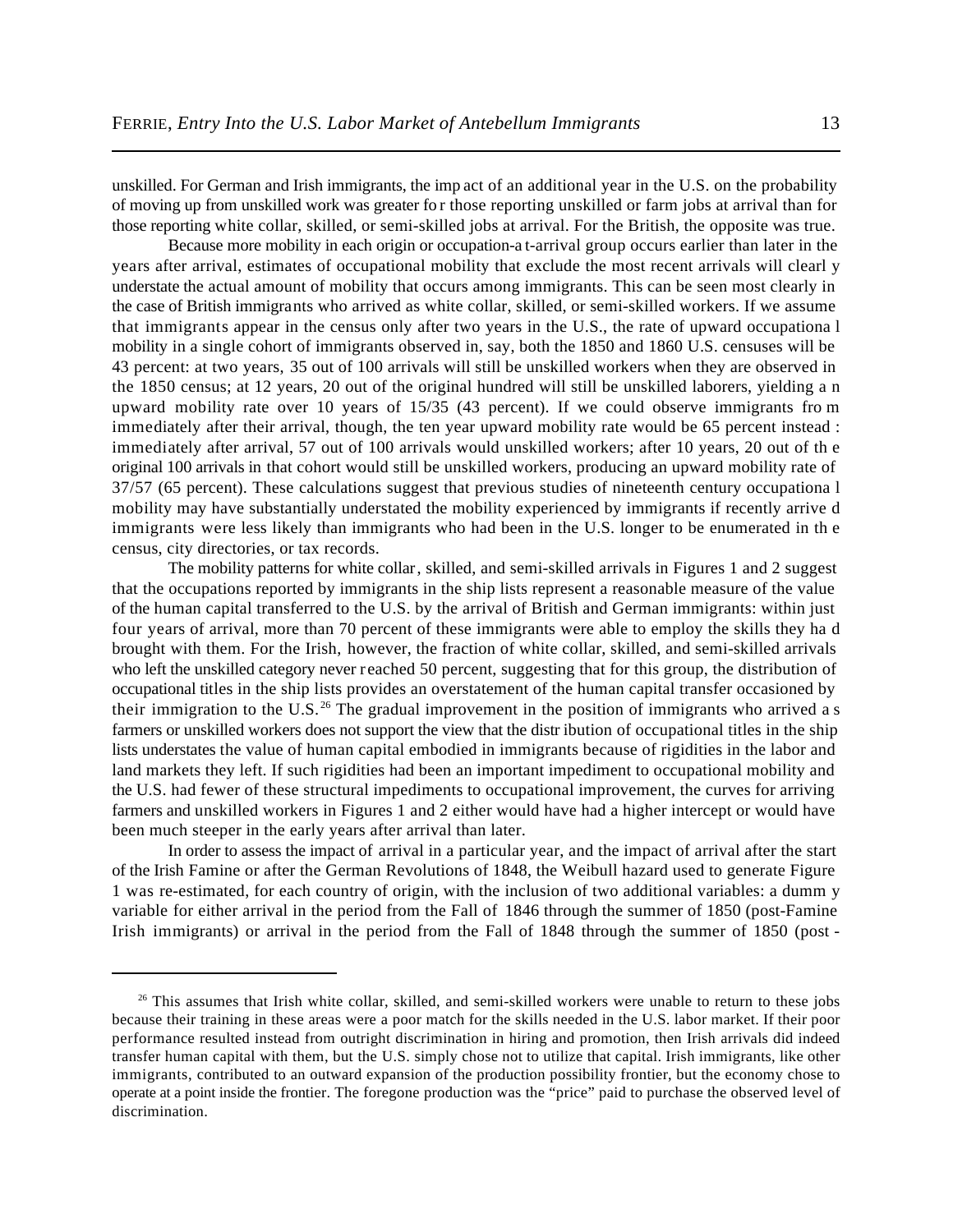Revolution German immigrants), and interactions between these dummies and years since arrival in the U.S. Attention is restricted to Irish and German immigra nts here since, in generating Figures 1 and 2, there were no apparently significant differences in the effect of year of arrival for British immigrants; for Irish and German arrivals, though, there was an apparent change in the performance of those who arrived late in the 1840s. The specification used here allows both the probability of moving up from unskilled work immediately after arrival and the change in that probability as time in the U.S. increases to differ between arrivals from the early 1840s and those from the late 1840s. Recall that year-of-arrival effects will capture two influences: the impact of aggregate labor market conditions in the U.S. at arrival, and the impact of changes over the 1840s in the average propensity to move up from unskilled work for arrivals from each origin. Comparing the year-of-arrival effects for the Irish and Germans (within either occupation-at-arrival group) will allow us to infer the impact of the second of these influences.

The results shown in Table 4 for white collar, skilled, and semi-skilled immigrants provide some evidence for a widening gap between the performance of German and Irish immigrants at the end of the 1840s. For Germans who arrived after the Revolutions of 1848, the probabi lity of moving up from unskilled work immediately after arrival was 34 percentage points higher than the probability of making such a move for 1840 arrivals. At the same time, the Irish show very little net change in the probability of moving up immediately after arrival. For Germans who arrived as farmers or unskilled workers, there was a sligh t increase in the probability of immediate upward mo bility among those who arrived in the years after 1847, compared to the probability for 1840 arrivals, but this pattern mi rrors pattern for the Irish in this occupation group (though the changes relative to 1840 for the Irish are not statistically significant). The increasin g difference in performance at arrival seen for white collar, skilled, and semi-skilled workers could result from (1) higher average quality German arrivals after the Revolutions; (2) lower average quality Iris h arrivals after the start of the Famine; (3) increased anti-immigrant prejudice in the late 1840s that wa s directed particularly toward Irish immigrants; or  $(4)$  a combination of these.<sup>27</sup> The weight of the available evidence suggests the widening gap in performance between Irish and German white collar, skilled, and semi-skilled workers was produced by developments in Germany and not by those in Ireland.

There is some circumstantial evidence suggesting that the Revolutions of 1848 produced a n improvement in the average quality of German arriva ls in white collar, skilled, and semi-skilled jobs at the end of the 1840s. Levine (1992) notes the prominent role played in the uprisings by urban artisans, who accounted for two thirds of the deaths on the barricades erected by the revolutionaries in the streets o f Berlin in the spring of 1848 (1992, pp. 36-37). Ferrie (1994, p. 14-15) shows that Germans who arrived in the wake of the revolutions held less real estate on ave rage than other German immigrants after controlling for years since arrival. Finally, Wittke (1952) describes the importance of Germans who arrived in 1848 and after as leaders in the political and economic life of the German community in America. Thes e observations are consistent with the need for some otherwise successful urban white collar and craf t workers to leave Germany to escape the post-revolutionary reaction, their departure with little financial capital, and their ability to employ their human capital after arrival and rise to positions of prominence in their communities.

There is little evidence of a decline in the average quality of Irish arrivals after the start of th e Famine that would have decreased the ability of the Irish to leave unskilled work shortly after arrival . Though Mokyr and Ó Gráda (1982) show decreasing numeracy among Irish immigrants to the U.S. over this decade, the trend they observe begins before the start of the Famine. Most other research on th e characteristics of pre-1846 and post-1846 Irish emigrants has found no marked differences between these

<sup>&</sup>lt;sup>27</sup> The impact of differences in the degree of discrimination faced by the British, Irish, and Germans on their relative performance will be considered in greater detail below.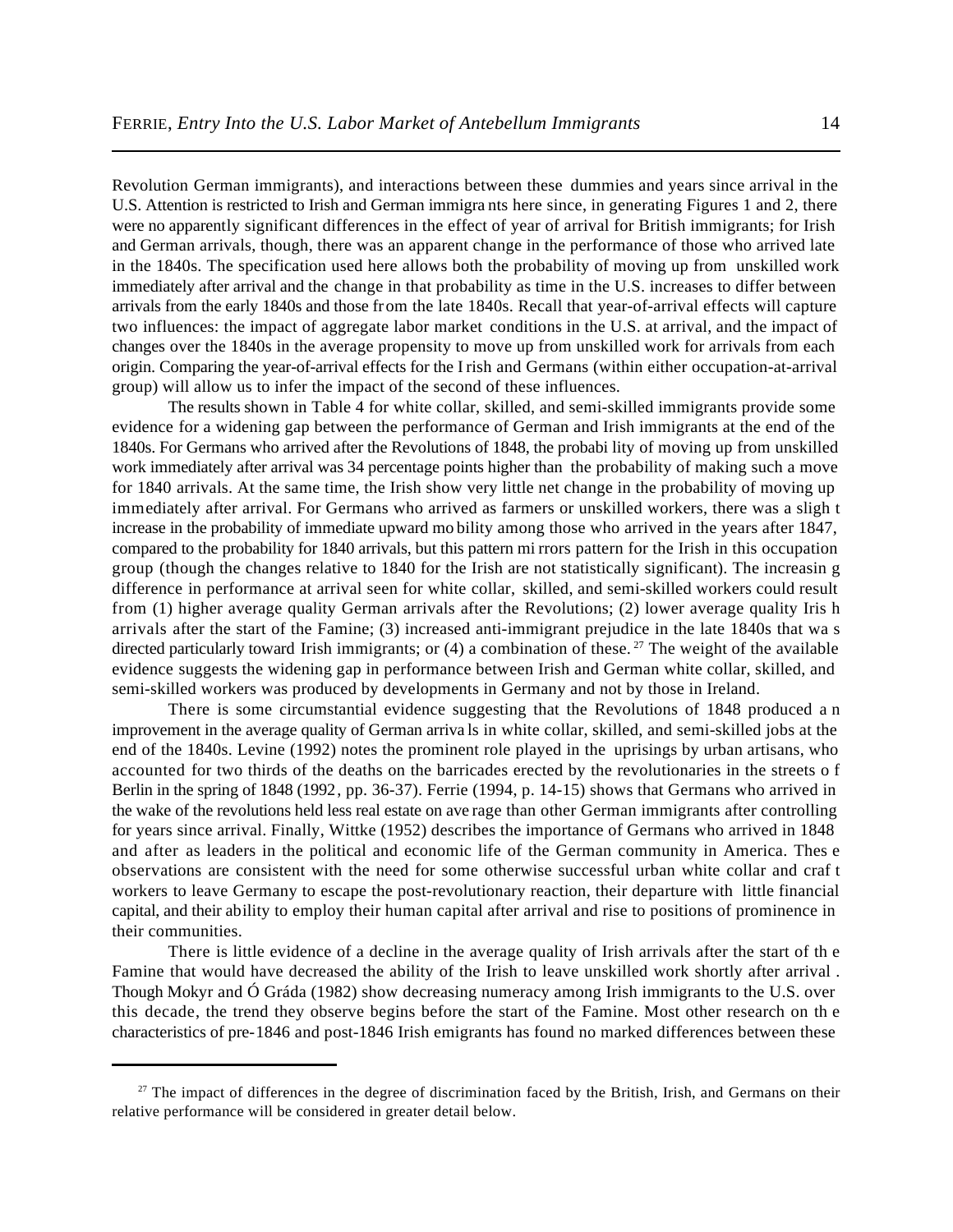groups. Most came from the regions that had traditionally sent large numbers abroad, and simila r proportions were independent farmers and craftsmen. At least initially, the best that the most impoverished could do was to reach Britain. They lacked the resources for a trans-Atlantic voyage, and hoped to earn or beg their fare in Britain's port cities, or wait there for remittances from America. It was not until 1851, as emigrants received those resources, that differences in the characteristics of immigrants became apparent (Miller, 1985, pp. 293-295).

The ability to observe immigrants at several points after their arrival makes it possible here t o distinguish the effect of time in the U.S. (the duration effect) from the effect of changes over time in the average performance at arrival of success ive groups of immigrants (the cohort effect). Much of the debate over the performance of contemporary immigrants to the U.S. has centered on the relative magnitudes of these duration and cohort effects. Borjas (1994) suggests that cohort effects account for a substantia l portion of the impact of years since arrival in cross-sectional data; a number of other studies have disputed this claim (see Chiswick, 1994, p. 108 for references). It is possible to use the present sample to see how much of the effect of time since arrival represents duration and cohort effects by comparing the coefficients on log(*Time in the U.S.*) controlling for year of arrival effects (the coefficients used to construct Figures 1 and 2) with the coefficients on log(*Time in the U.S.*) without controls for year of arrival.

The only group for which the introduction of year of arrival effects makes a substantial change in the effect of time since arrival is the Irish who arrived in white collar, skilled, and semi-skilled jobs . Without controls for year of arrival, their coefficient on  $log(Time in the U.S.)$  is 0.089 (significant at the 5% level)—an effect identical to that for the British. With the introduction of controls for year of arrival, the coefficient falls in magnitude to  $0.030$  and is reduced to statistical insignificance. <sup>28</sup> This difference is consistent with the decline over the 1840s in the numeracy of Irish immigrants to the U.S. observed b y Mokyr and Ó Gráda (1982).

<sup>&</sup>lt;sup>28</sup> The coefficients on  $log(Time in the U.S.)$  without controls for year of arrival and with such controls are shown below for each occupation at arrival and country of origin group.

|                                         | Without Year of Arrival Effects | With Year of Arrival Effects |
|-----------------------------------------|---------------------------------|------------------------------|
| White collar, skilled, and semi-skilled |                                 |                              |
| <b>British</b>                          | $0.087**$                       | $0.093**$                    |
| Irish                                   | $0.089**$                       | 0.030                        |
| German                                  | 0.007                           | 0.011                        |
| Farmer and Unskilled Laborer            |                                 |                              |
| <b>British</b>                          | $0.229***$                      | $0.244***$                   |
| Irish                                   | $0.098***$                      | $0.114***$                   |
| German                                  | $0.214***$                      | $0.253***$                   |
|                                         |                                 |                              |

\* Significant at the 10% level.

\*\*\* Significant at the 1% level.

<sup>\*\*</sup> Significant at the 5% level.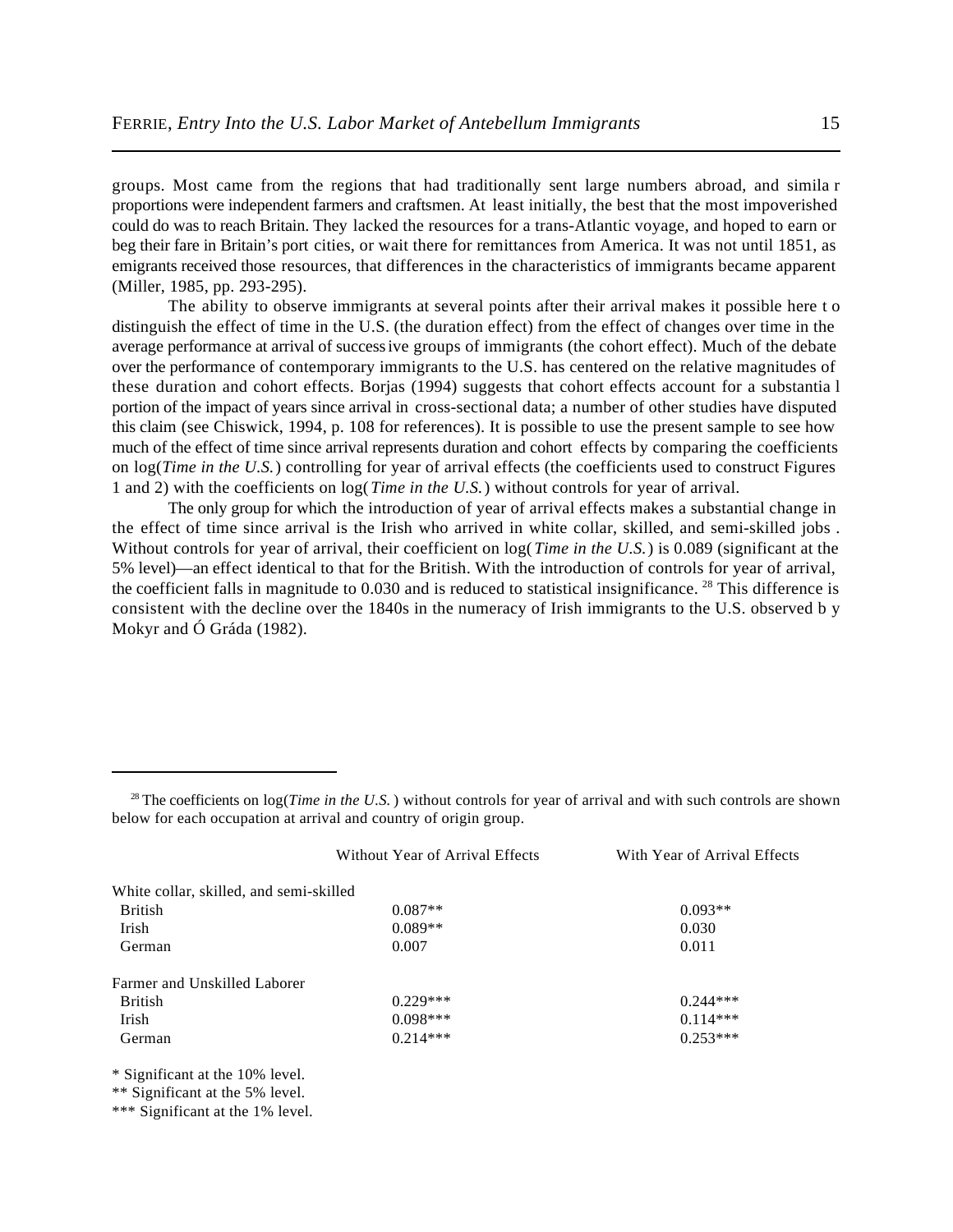# The Role of Personal and Locational Characteristics

The clear differences by European occupation and ethnicity in post-arrival occupational mobility after accounting for year of arrival effects deserve further attention. The success of Germans who entered the U.S. with the handicap of not speaking English and the failure of Irish who arrived without such a handicap are somewhat puzzling. Such differences in performance could be the result of differences across groups in the possession of observed characteristics associated with rapid occupational mobility or th e result of unobserved origin-specific differences in such characteristi cs. We thus now turn to a more detailed examination of the characteristics that influenced an immigrant's chances of moving up in occupational status in the years after arrival. The independent variables employed are the immigrant's age at arrival , literacy, and country of origin, controls for region and urban residence, and the 1850 foreign bor n population and 1850-60 population growth rate of the county where the immigrant was found. Interactions between residence in the west and the fraction fore ign born and population growth rate were also included. The mean values for the variables used in the analysis and the parameter estimates are presented in Table 5.<sup>29</sup>

The immigrant's age was included to capture the impact of the length of the time horizon faced by immigrants and of their resources at arrival in deciding whether to change occupation. Older immigrants who arrived as unskilled workers may have been more reluctant than younger immigrants to make th e investments that would have allowed them to change occupations, since they had fewer remaining years over which to reap the net benefits of making a change.<sup>30</sup> Older immigrants, however, may have been better able to re-establish themselves in their original occupations after arrival, or been better able to move up from unskilled work, if their age was correlated with their possession of greater human or financia l

*Prob*(switch) = 
$$
h \left[ \int_{0}^{T} (Y_2 - Y_1)e^{-rt} dt - C \right]
$$
  $h \left[ \int_{0}^{T} > 0, h[0] = 0, Y_2 > Y_1 \right]$ 

This probability is higher for immigrants who have a longer remaining work life:

$$
\frac{\partial Prob}{\partial T} = h' [1](Y_2 - Y_1)e^{-rT} > 0
$$

Chiswick (1994, p. 102) describes another mechanism through which greater age at arrival will have a negative influence on the extent of post-migration occupational mobility: immigrants who were older at arrival had also probably received more of their occupational experience in their country of origin. If we had a measure of labor market experience distinct from the immigrant's age, it would be possible to assess the independent influence of this effect.

 $29$  The differences between the sample sizes used here and the full sample used of 2,557 immigrants located in either 1850 or 1860 (on whom Tables 2 and 3 were based) is the exclusion of 25 white collar, skilled, and semi-skilled arrivals and 71 farmers and unskilled workers at arrival for whom it was not possible to calculate a county population growth rate because their 1860 county did not exist in 1850.

 $30$  To see this, suppose an immigrant faces the choice of remaining in occupation 1 or switching to occupation 2, but must incur a fixed cost C to pay for retraining if he switches. The probability that he will switch will be an increasing function of the net income gain, discounted by his rate of time preference (r) over his remaining work life (T):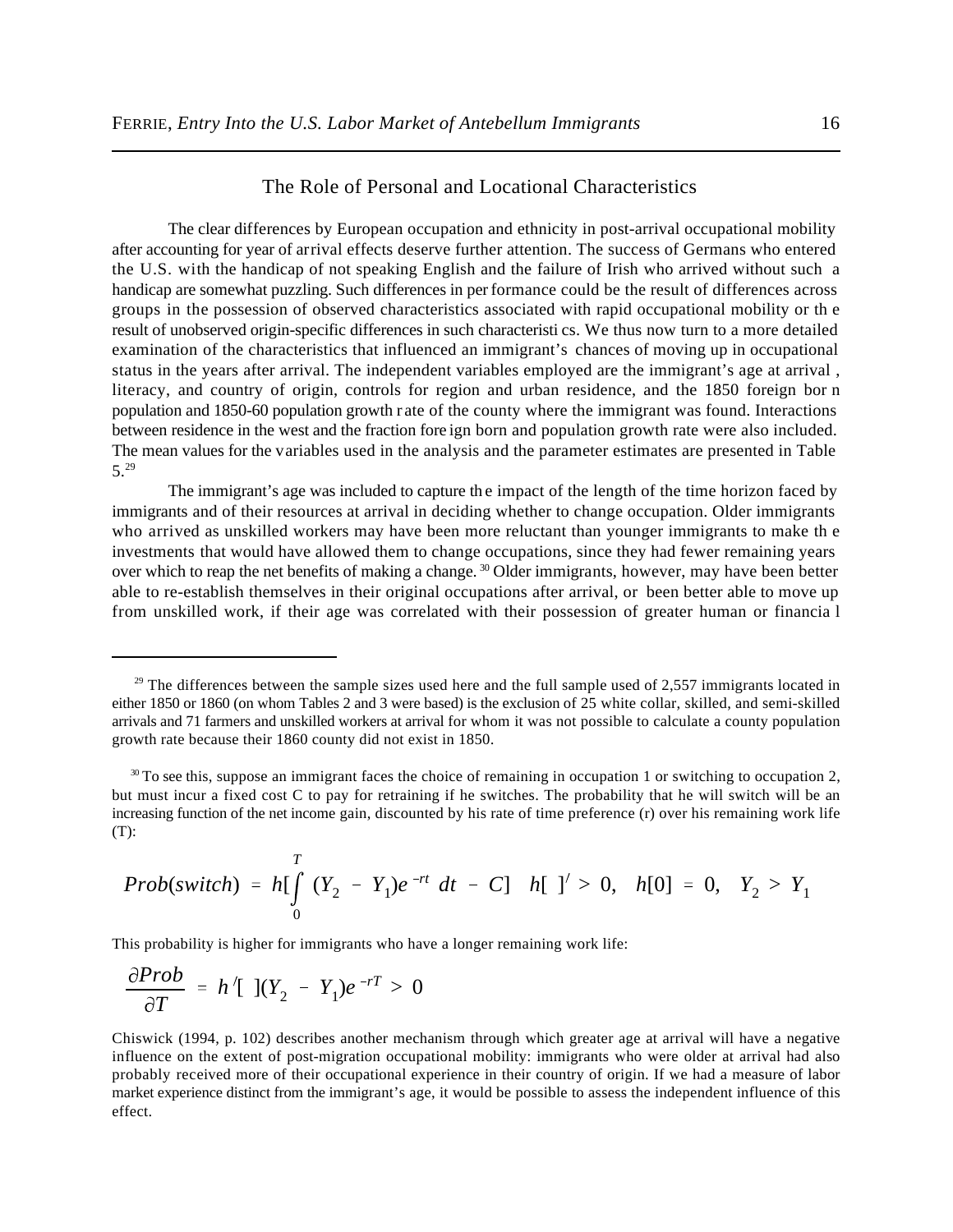capital.<sup>31</sup> Literacy was included as a direct measure of the immigrant's human capital; literate immigrants should have been more likely to move up from unskilled work.

The characteristics of an immigrant's location were included to see whether particular sorts o f places were more conducive to occupational mobility.<sup>32</sup> The studies of Kamphoefner (1987) and Swierenga (1986) suggest a possible link between where an immigran t settled and the extent of occupational mobility. To account for the possibility that the probability of occupational improvement is influenced by the size of the local labor market, the availability of land, and the nature of the output produced locally, dummy variables for the region in which the immigrant was located and for whether the immigrant was located in an urban (population greater than 2,500) or rural census subdivision (city, township, or town) wer e included.<sup>33</sup> The 1850-60 population growth rate and 1850 size of the foreign born population for the immigrant's location were included as well.

The effect of the population growth rate could work in either direction. Workers may have moved up more often and down less often where a county's population was growing rapidly if that growt h increased the demand for labor and drew workers up into the ranks of the skilled or allowed workers who would have fallen elsewhere to find work in their original occupation.<sup>34</sup> But some places that grew rapidly—such as New York—did so not because of unusually favorable occupational opportunities there. They grew instead because enormous numbers of immigrants p assed through them on their way elsewhere. Immigrants' prospects may have been poorer if they settled in eastern cities like New York, Boston, o r Philadelphia with populations inflated by the arrival of other immigrants and wages depressed by glutted labor markets than if they settled in western cities like Chicago, Cincinnati, or St. Louis that had bot h growing populations and booming labor markets. To account for this possibility, an interaction between the population growth rate and whether a place was located in the west (the North Central or Northwest states) was included as an explanatory variable.

$$
C = g(T^* - T) \quad g'(\cdot) < 0
$$

where  $T^*$  is the anticipated age at death. Now the impact of age on the probability of switching occupations is ambiguous and depends on the relative magnitudes of the effect of age on the length of the benefit stream and the effect of age on the cost of changing occupations.

<sup>32</sup> Strictly speaking, these variables may not be exogenous if immigrants choose where to locate on the basis of how readily a location's characteristics will help him move up in occupation. Given the difficulty of finding suitable instrumental variables for these community characteristics and the difficulty of incorporating a location-choice equation into the hazard analysis, this complication will be ignored here. The differences in occupational mobility experienced by those in different locations may have resulted from either the characteristics of the locations themselves, or some unobserved individual-specific characteristic—such as wealth at arrival—that influenced both the choice of location and occupational mobility.

<sup>33</sup> The regions are Northeast (the New England and Middle Atlantic States), which is the excluded category, the North Central states (Ohio, Indiana, Michigan, Illinois, Wisconsin, and Missouri), the Northwest states (Minnesota, Iowa, the Dakotas, Nebraska, Kansas, California, Oregon, and Washington), and the South (everywhere else).

 $34$  Galenson (1991) suggests that the success of immigrants in accumulating wealth in Chicago in the 1850s may have resulted from the opportunities that opened up in a rapidly growing economy. Similarly, Ferrie (1994, p. 24) found that wealth accumulation among immigrants was most rapid for those who were located in rapidly growing places over the 1850s.

 $31$  To see this, write the cost of changing occupations in footnote 30 as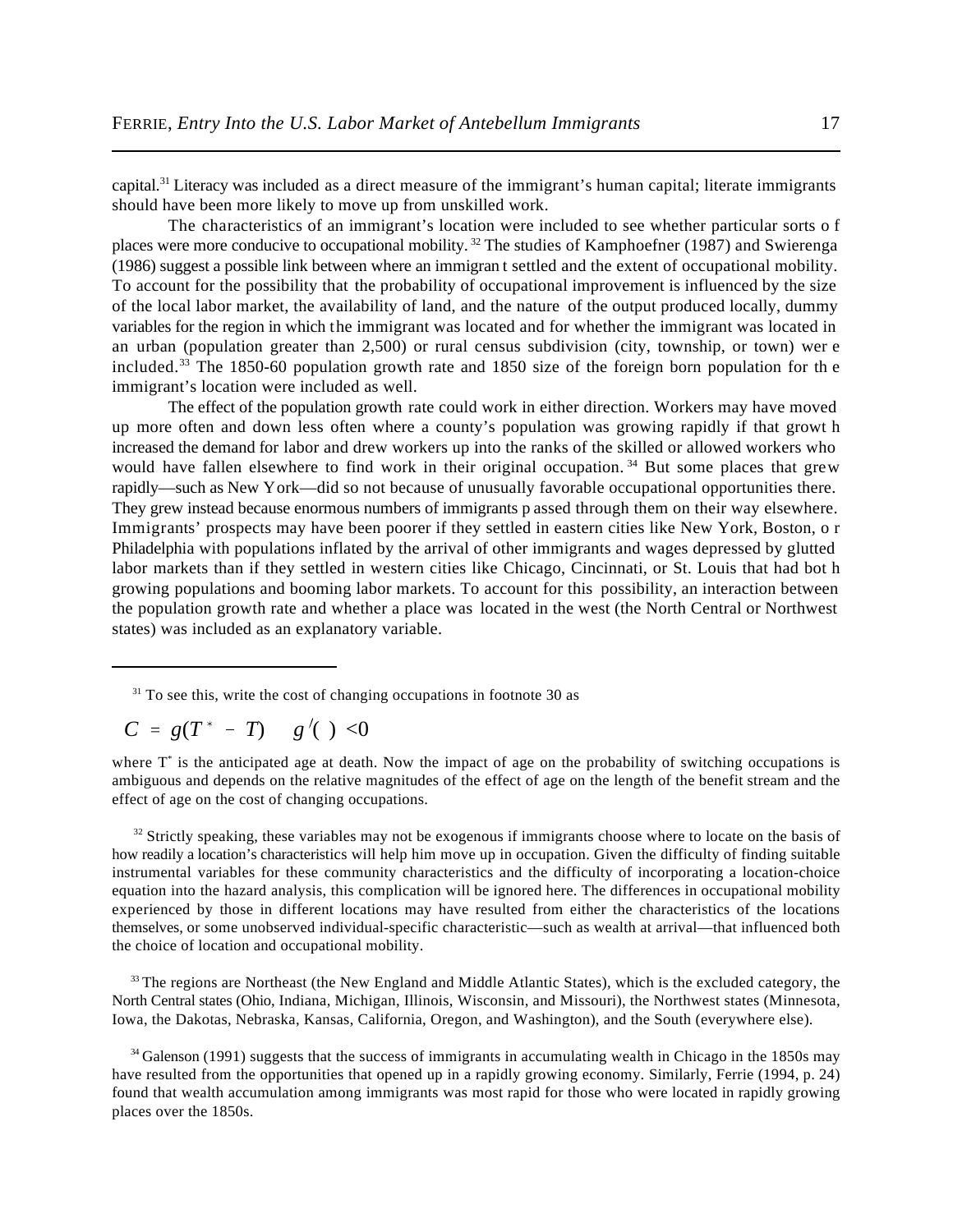Places with large foreign born populations may have presented more op portunities for advancement than similar locations with smaller foreign born populations. This would be true if, for example, immigrants found it easier to get jobs from their countrymen or were able to rely on formal or informal suppor t networks among other immigrants.<sup>35</sup> The relationship between occupational mobility and the size of a county's foreign born community could run in the other direction, though. Those who had fallen in status or failed to rise from the unskilled ranks may have been more often drawn t o the support networks available in places with large numbers of foreign born. Competition for jobs may have also been more intense i n places with large foreign born populations, such as New York, Boston, and Philadelphia. <sup>36</sup>

The results in the first three columns of Table 5 are for immigrants who were white collar, skilled, or semi-skilled workers at arrival, with all nationalities pooled. The estimated parameters suggest that both the characteristics of individual immigrants and the characteristics of their locations exerted a stron g influence on their ability to rise from unskilled work into other occupations. The impact of age on th e probability of leaving unskilled work was non-linear: it wa s positive at younger ages, achieved a maximum at age 34.5, and became negative at older ages . This suggests that the impact of age on immigrants' ability to change occupations (through the positive correlation between age and human capital) was mor e important at younger ages than the impact of age on immigrants' valuation of the benefits of changin g occupations. After age 34.5, the effect of the time horizon dominated the effect of the ability to chang e occupations. Since the average age at arrival for this group was 27 years, many immigrants in this group reached ages where an additional year of age reduced the probability that they would move up fro m unskilled work. Immigrants who were able to read or write were 32 percentage points more likely to move up at each date since arrival than those who could not. Finally, immigrants who were located in mor e rapidly growing counties were also more likely to move up, though this effect was absent in the western states. In the Northeast and South, an increase of 1 0 percentage points in a county's population growth rate was associated with a 1.8 percentage point increase in the probability of moving up from unskilled work. The only arrival cohorts with statistically significant coefficients for year of arrival were 1841 and 1847; in both cohorts, immigrants were considerably less likely to move out of unskilled work than 1840 arrivals. The 1847 arrivals may have faced a particularly unfavorable labor market at their arrival, as indicated by the real wage data cited above. <sup>37</sup>

Results for immigrants who arrived as farmers or unskilled workers are shown in the last thre e columns of Table 5. The impact of age on movement out of unskilled work at each time since arrival was again non-linear: age increased this probability through age 44.1, and decreased it thereafter. Since th e average age at arrival for this group was only 22 years, most immigrants who arrived as farmers o r unskilled workers were still at ages when an additional year of age increased the probability of upwar d occupational mobility. Literacy increased upward mobility here as well: immigrants who arrived as farmers or unskilled workers and who could read or write were 30 percentage points more likely to move up after arrival than those who could not. Immigrants who went to the west did better than those in the Northeast

<sup>&</sup>lt;sup>35</sup> For contemporary immigrants, Borjas (1986, pp. 502-505) found that immigrants were more likely to enter self-employment if they were located in places with large foreign born populations.

<sup>&</sup>lt;sup>36</sup> The 1850 Census of Population records only the total foreign born population of each county; breakdowns by country of origin are given only at the state level. The foreign born population figure used in the following analysis is thus not the best-suited to answer these questions, but it seemed a better choice than the alternative—the state-level figure for a state's ethnic composition—since so many of the immigrants in the sample went to only three states.

 $37$  Margo (1992, p. 184) reports that real wages fell sharply in 1847.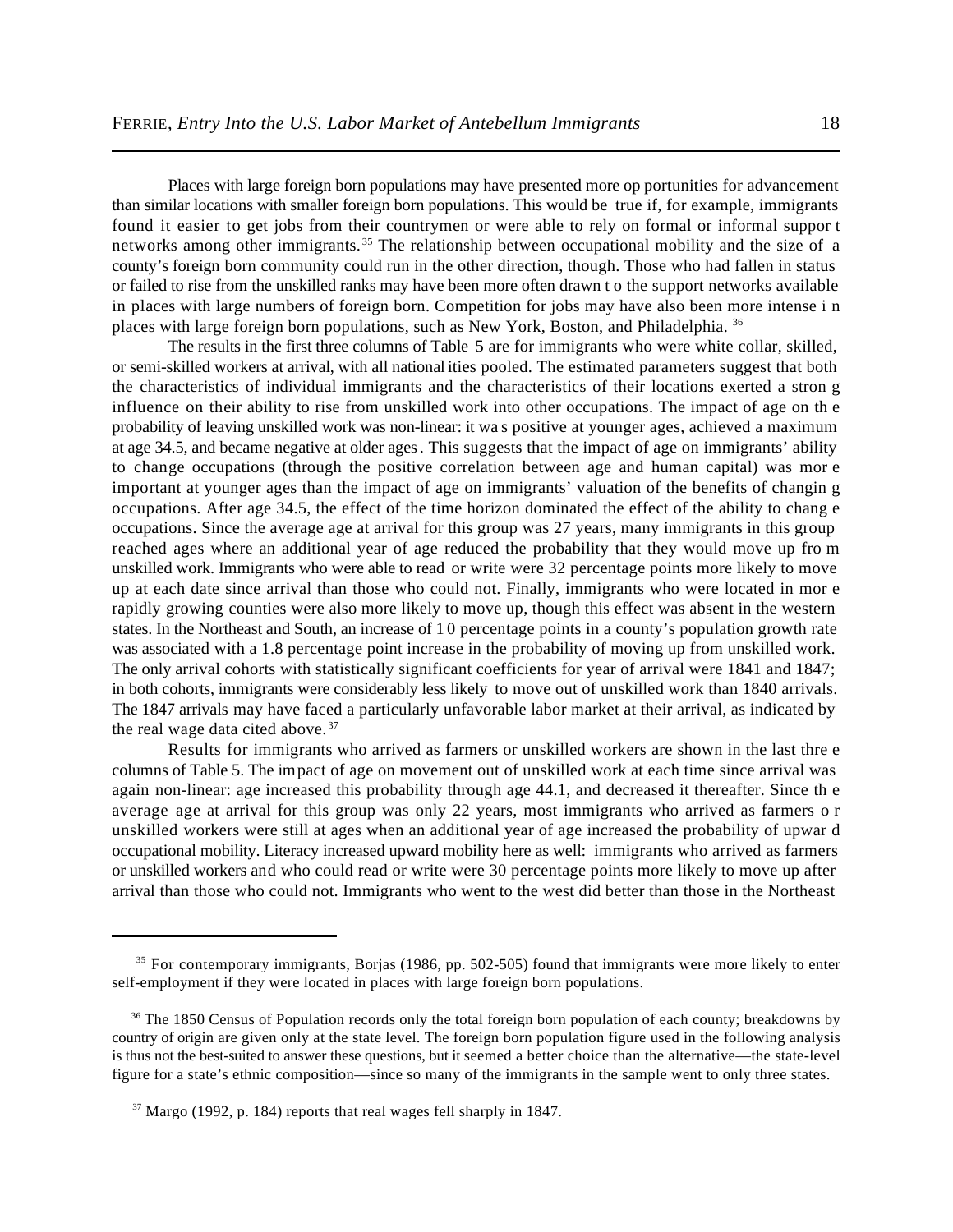and South, while immigrants who went to places with large foreign born populations did better than those who went elsewhere. The population growth rate of an immigrant's location had no impact on his chances of changing occupation. The only difference by year of arrival in the probability of moving up fro m unskilled work into craft or white collar employment was the apparently easier transition experienced by those who arrived after 1845.

The coefficients on country of origin for both white collar, skilled, and semi-skilled workers and farmers and unskilled workers at arrival suggest that the Irish did worst at moving up from unskilled jobs not just because they possessed fewer of the characteristics that were associated with easy occupationa l mobility—such as literacy—but also because unobserved origin-specific differences made them les s successful at making these moves than otherwise identical immigrants from Britain and Germany.

For Irish white collar, skilled, and semi-skilled workers, such unobservable characteristics could consist of several factors. One is the specific occupational skills with which the Irish arrived: their poor performance may have been the result of arriving more often than the British and Germans in the sorts of occupations that made a poor fit with the U.S. economy—for example, crafts such as weaving that were increasingly mechanized in the U.S.  $38$  This does not appear to have been the case, however. If skilled and semi-skilled occupations are grouped into those seen by contemporaries as offering good and poo r prospects in the U.S., the Irish who arrived as skilled or semi-skilled workers arrived far more often than British skilled or semi-skilled workers with "good" skills: 90% of Irish skilled and semi-skilled workers were in these specific crafts, as opposed to only two thirds of the British.<sup>39</sup> The Germans were just as likely as the British to be in good craft occupations.

The poor performance of Irish white collar, skilled, and semi-skilled workers is also consistent with Chiswick's (1978) findings for more recent immigrants. Because of the imperfect internationa l transferability of skills, there is a clear pattern of downward movement in status with arrival in the U.S. among contemporary immigrants, with the extent of the downward move a function of the similarity of the sending and U.S. economies. Immigrants from countries m arkedly less developed than the U.S. experience a larger drop in status (but also a more rapid rise in status) after arrival than immigrants from economies at a similar stage of development. Britain probably had more places that were at a stage of development similar to that of the U.S. than did Germany, and Ireland probably has less than either of these. <sup>40</sup> Thus many British immigrants may have arrived familiar with life in a sophisticated market system, fewe r

<sup>&</sup>lt;sup>38</sup> Potential immigrants were advised by guidebooks and letters from America before their departure that some occupations and skills could be readily transferred to the U.S. economy, but that others could not (Thompson, 1849). The skills thought to be of little use in the U.S. were those being displaced by industrial production methods. For example, one prominent guidebook suggested that needle makers, bookbinders, tinsmiths, horn turners, dyers, nail smiths, and rope makers would all have difficulty securing employment in their trades in the U.S. Lawyers were similarly advised to expect difficulty, because of differences between the German and U.S. legal systems. Doctors and surgeons, however, were expected to do well in the U.S. (Flicker, 1853, pp. 473-474).

<sup>&</sup>lt;sup>39</sup> The bad crafts were carder, dresser, dyer, warper, weaver, cordwainer, bookbinder, and turner. The good crafts were carpenter, engineer, founder, machinist, mason, plasterer, plumber, tailor, and wheelwright. These were described as good and bad occupations by two contemporary observers, Flicker (1853) and Thompson (1849).

<sup>&</sup>lt;sup>40</sup> In 1851, 27.7% of the population of Great Britain lived in cities of more than 50,000 inhabitants. The 1855 population of cities with more than 50,000 inhabitants in Saxony was 9.0% of Saxony's total population in 1852. In Ireland, 7.6% of the 1851 population lived in cities of more than 50,000 inhabitants. These figures were calculated from U.S. Census Office (1852, pp. xxxiv) and U.S. Census Office (1863, pp. lii-liii).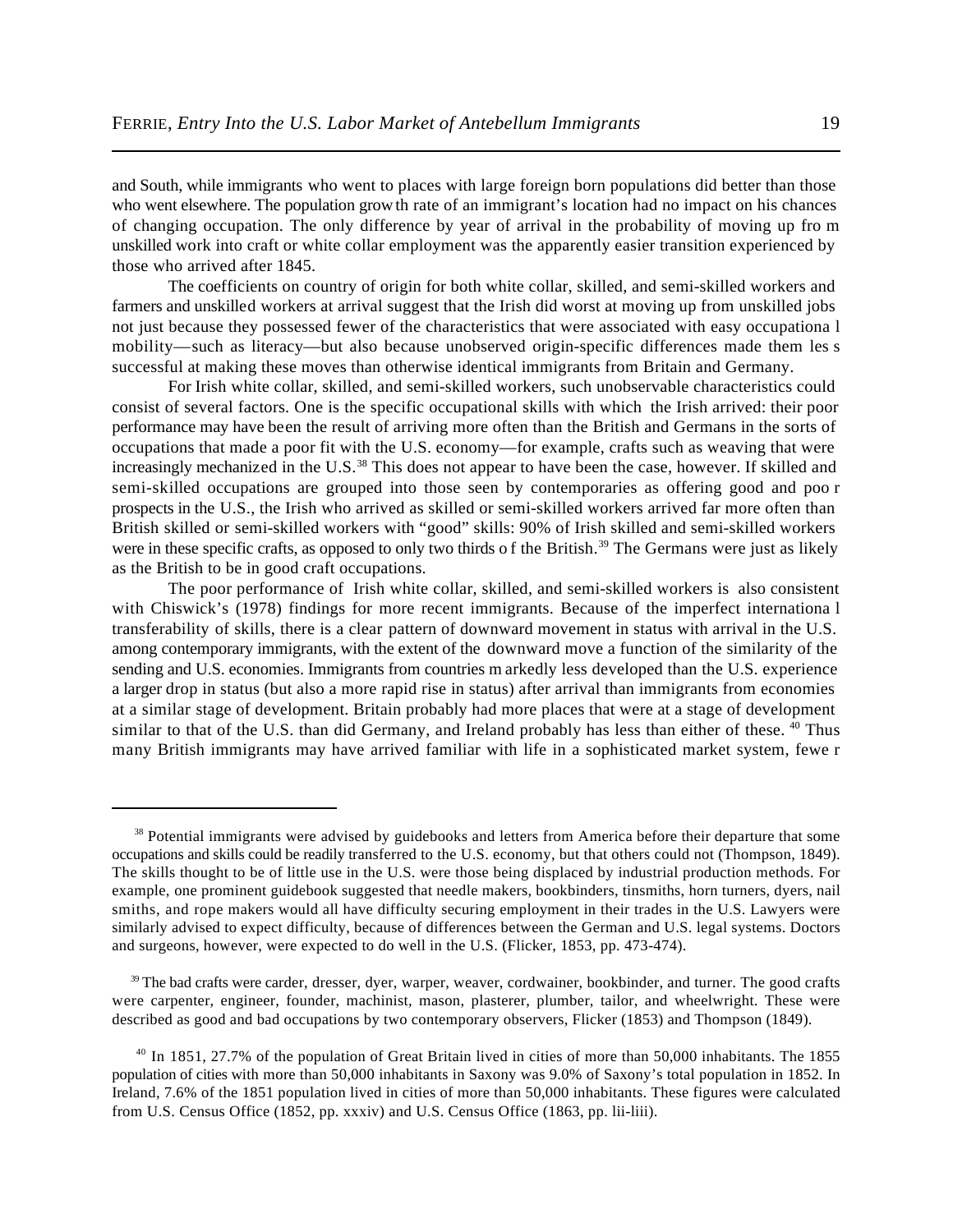Germans and still fewer Irish may have arrived with backgrounds that would have allowed them to become easily integrated into the U.S. economy.

This explanation fits the poor initial performance of the Irish. It does not, however, account for the continued poor performance of the Irish after their arrival. Among contemporary immigrants, those from places least like the U.S. make the most investment in acquiring U.S.-specific skills after arrival, leading to a rapid rise in occupational status. This does not appear the case among the Irish. They moved out of unskilled work more slowly than the British or Germans. To explain the slow departure from unskille d work among the Irish we need to look elsewhere. Differences-in-development as a cause of differences in performance in the U.S. must be no more than part of the residual left after accounting for other observed factors influencing performance.

Irish immigrants who were farmers or unskilled workers before arrival also fared worse afte r arrival than British and German arrivals in these jobs. The fact that the Irish experienced difficultie s regardless of their occupation at arrival suggest s another explanation for their slow upward mobility. Their slow escape from unskilled jobs may also represent the effect of barriers to entry in U.S. craft labo r markets, barriers that had a greater impact on the Irish than on the British or Germans. If the Irish were barred from entering some pursuits after arrival, and had to spend more time proving themselves a s unskilled assistants or apprentices than the British or Germans, the result may have been to slow th e departure of the Irish from unskilled work in the years after arrival.<sup>41</sup>

The coefficients on country of origin in Table 5 are insufficient for assessing the impact o f discrimination, since they constrain the "prices" paid for each characteristic to be the same for all origins. Discrimination may have occurred through unequal payments for identical characteristics. If the equations in Table 5 are re-estimated with the addition of interactions between Irish origin and the characteristic that had the largest impact on the probability of moving up from unskilled work—literacy—there are in fact differences in the return to literacy by origin, but the differences do not go in the expected direction. For both white collar, skilled, and semi-skilled workers and farmers and unskilled workers, the impact o f literacy was greater for the Irish than for the British and Germans. The dummy variable for Irish origin, however, remains negative, substantial in magnitude, and statistically significant.  $42$  The magnitude of the positive literacy effect for the Irish, however, was dw arfed by the remaining negative effect of Irish origin. Even though they earned a greater return on their literacy than the British or Germans, they still were less likely to move out of unskilled work. These results suggest that the slow occupational mobility of the Irish is probably the product of both the differences betwe en their Irish origins and the circumstances they faced in the U.S. and the burden of discrimination they bore in greater measure than other immigrants.

 $42$  The partial effects for literacy, the literacy-Irish origin interaction, and Irish origin are shown below:

|                  | White Collar, Skilled, and<br>Semi-Skilled At Arrival | <b>Farmers and Laborers</b><br>At Arrival |
|------------------|-------------------------------------------------------|-------------------------------------------|
| Literate         | 0.170                                                 | 0.091                                     |
| Literate x Irish | 0.364                                                 | 0.269                                     |
| Irish            | $-0.626***$                                           | $-0.553***$                               |

\*\*\* Significant at the 1% level

 $41$  Other personal characteristics correlated with country of origin that are not observed, such as wealth at arrival, for which we have only imperfect proxies, may also be important here.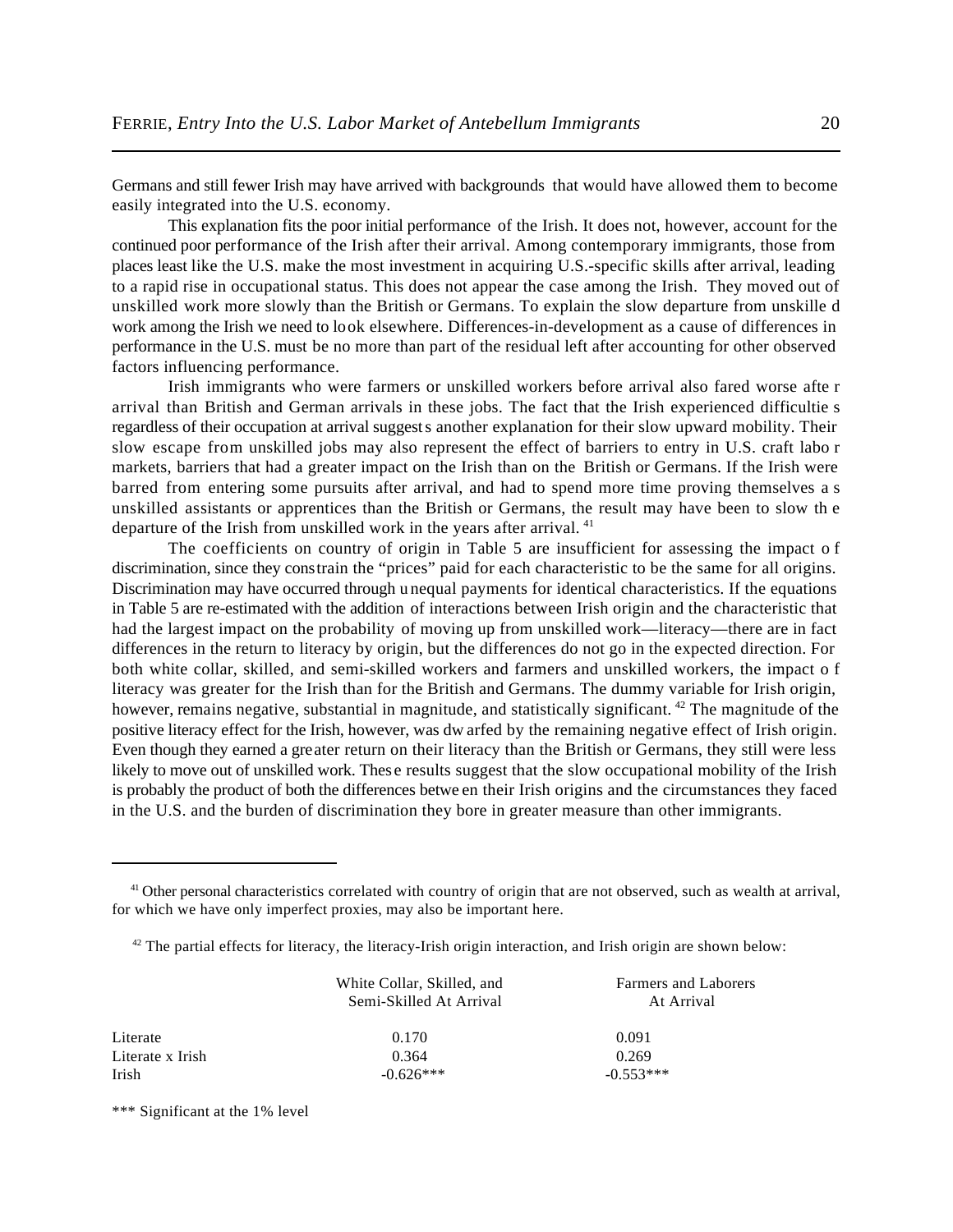## Conclusion

European immigrants to the U.S. in the antebellum period, like immigrants a century later , experienced considerable occupational mobility. In the years after their arrival, many who arrived as white collar, skilled, and semi-skilled workers were able to regain that occupational status or enter farming. The most successful at making these transitions were immigrants who were literate and those who located in rapidly-growing places in the Northeast and South. Age was associated with more rapid movement out of unskilled work at young ages, but with less mobility at older ages. Among those who arrived as farmers or unskilled workers, mobility was again more rapid among the literate. The impact of population growth was absent for this group; however. Instead, these immigrants did better if they moved to the North Central and Northwest states and settled in places with large concentrations of foreign born. The only group i n which the introduction of controls for the specific year of arrival produce d a change in the effect of duration in the U.S. was the Irish who arrived as white collar, skilled, and s emi-skilled workers. For them, it appears that declining average quality over the 1840s would produce an overstatement of the effect of duration in the absence of controls for year of arrival. The clearest pattern to emerge from the year of arrival effects themselves is an apparent rise in the average quality of German white collar, skilled, and semi-skille d workers who arrived in the years following the Revolutions of 1848.

All immigrants experienced more occupational mobility earlier in their time in the U.S. than they experienced later, suggesting that previous studies concentrating on immigrants only after they have spent some time in the U.S. have understated the occupational mobility experienced by antebellum immigrants. The escape from unskilled work by the British, Irish, and Germans who were farmers and unskille d workers in Europe is more consistent with their accumulation of financial and U.S.-specific human capital than with the opportunity after arrival to utilize talents that had been under-utilized at their place of origin. The human capital transfer produced by immigratio n thus does not appear to have been underestimated for those who arrived as farmers and unskilled workers. The relatively rapid escape from unskilled work by the British and German who were in white collar, skilled, or semi-skilled jobs before leaving Europ e suggests that for these immigrants the distribution of occupations in the ship lists represents only a slight overstatement of the human capital transferred to the U.S. by their arrival.<sup>43</sup> The human capital brought to the U.S. by the Irish white collar, skilled, and semi-skilled workers who had such difficulty escapin g unskilled work after arrival is overstated if their difficulty resulted from differences between the Irish and U.S. economies. If their difficulties resulted instead from discrimination it is unclear whether the transfer is overstated or understated by the distribution of ship list occupations.

Finally, the results suggest some of the impediments faced by immigrants as they entered the U.S. labor market. The Irish fared particularly poorly regardless of their pre-migration occupations. Th e available evidence suggests that this poor performance may have been the result of a combination of a lack of readily transferable labor market skills and labor market discrimination. Together with the results for British and German immigrants, these findings show the importance of both pre-migration experience and post-migration labor market conditions in shaping the outcome of the migration process.

 $43$  This pattern is also consistent with the distribution of occupations in the ship lists representing an overstatement of the human capital brought by British and German white collar, skilled, and semi-skilled workers, and substantial labor market discrimination *in favor of* these workers in the U.S. labor market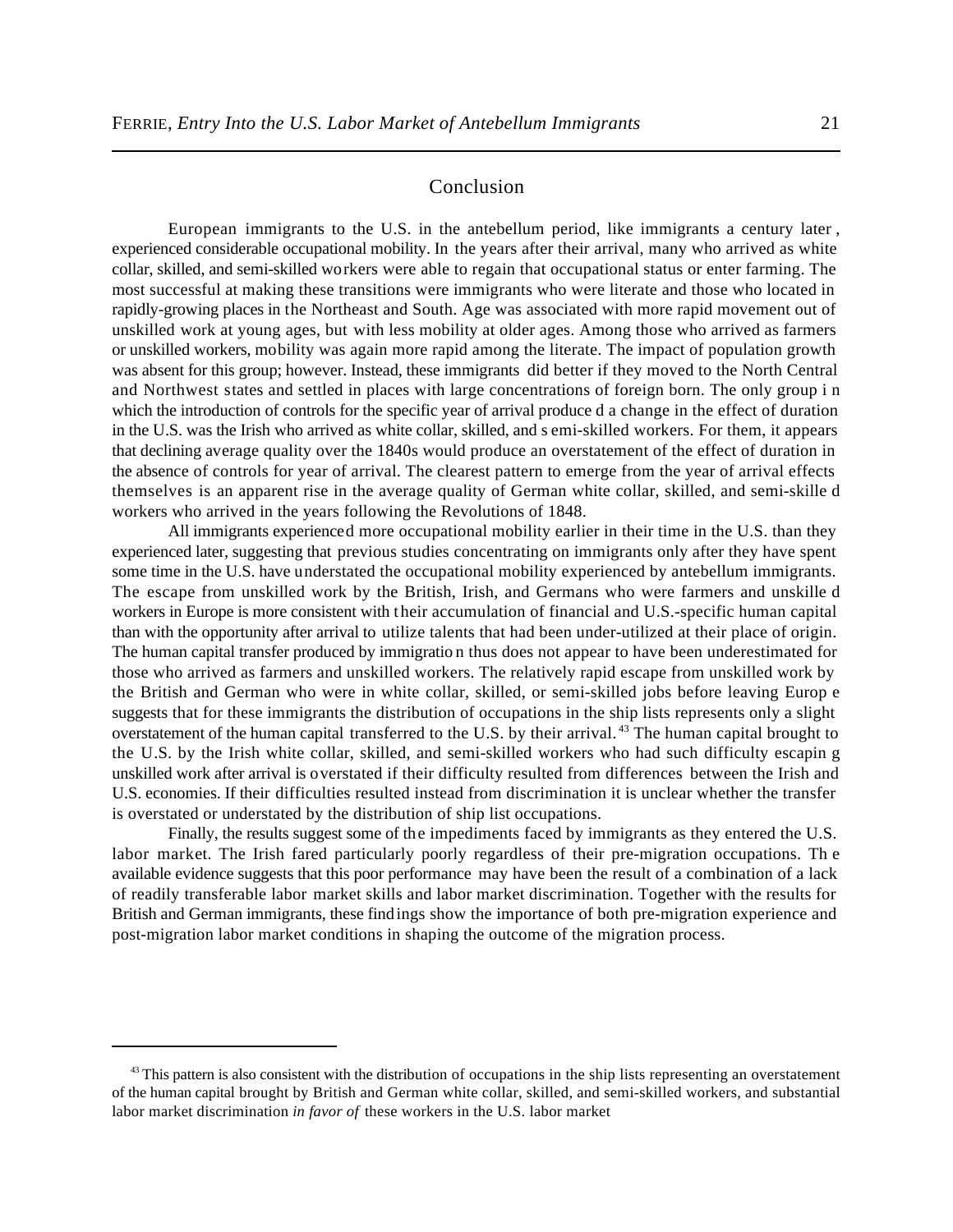# Appendix A: Coding of Occupations in the Ship Lists and the Census

#### I. White Collar

#### A. Professional

| Artist<br>Attorney<br>Lawyer                | Publisher<br>Doctor                       | Physician<br>Clergyman                            | Minister<br>Priest     | Professor<br>Teacher                    | Dentist<br>Other                    |
|---------------------------------------------|-------------------------------------------|---------------------------------------------------|------------------------|-----------------------------------------|-------------------------------------|
|                                             |                                           | <b>B.</b> Commercial                              |                        |                                         |                                     |
| Agent<br><b>Banker</b>                      | <b>Broker</b><br>Clerk                    | Importer<br>Merchant                              | Salesman<br>Trader     | Wholesaler                              | Other                               |
|                                             |                                           | C. Proprietary                                    |                        |                                         |                                     |
| Baker<br>Barber<br><b>Butcher</b><br>Dealer | Druggist<br>Florist<br>Grocer<br>Huckster | Jeweller<br>Keeper<br>Owner/Landlord Confectioner | Peddler<br>Tobacconist | Victualler<br>Furrier<br><b>Builder</b> | Contractor<br>Manufacturer<br>Other |
|                                             |                                           | II. Skilled and Semi-Skilled                      |                        |                                         |                                     |
| Beamer                                      | Currier                                   | Gilder                                            | Molder                 | Sawyer                                  | Upholsterer                         |
| <b>Binder</b>                               | Cutter                                    | Gainer                                            | Painter                | Shoemaker                               | Warper                              |
| Blower                                      | Cutler                                    | Grinder                                           | Paver                  | Smelter                                 | Weaver                              |
| Boiler                                      | Distiller                                 | Hatter                                            | Plasterer              | Smith                                   | Wheelwright                         |
| Brewer                                      | Dresser                                   | Joiner                                            | Plumber                | Sorter                                  | Operator                            |
| Carder                                      | Dyer                                      | Layer                                             | Printer                | Spinner                                 | Other                               |
| Carpenter                                   | Engraver                                  | Mason                                             | Puddler                | Tailor                                  | Engineer                            |
| Carver                                      | Finisher                                  | Measurer                                          | Refiner                | Clothier                                | Mechanic                            |
| Candler                                     | Fisherman                                 | Miller                                            | Roller                 | Tanner                                  | Machinist                           |
| Cooper                                      | Fitter                                    | Millwright                                        | Saddler                | Turner                                  | Lithographer                        |
| Cordwainer                                  | Founder                                   |                                                   |                        |                                         |                                     |

#### III. Farmer

#### IV. Unskilled

| Milkman  | Policeman   | Miner    | Domestic      | Boatman  | Drayman  |
|----------|-------------|----------|---------------|----------|----------|
| Digger   | Quarryman   | Logger   | Waiter        | Carman   | Driver   |
| Fireman  | Watchman    | Lightman | Porter        | Carrier  | Hostler  |
| Gardener | Waterman    | Postman  | Mariner       | Carter   | Teamster |
| Heaver   | Whitewasher | Servant  | <b>Seaman</b> | Coachman | Laborer  |
| Packer   |             |          |               |          |          |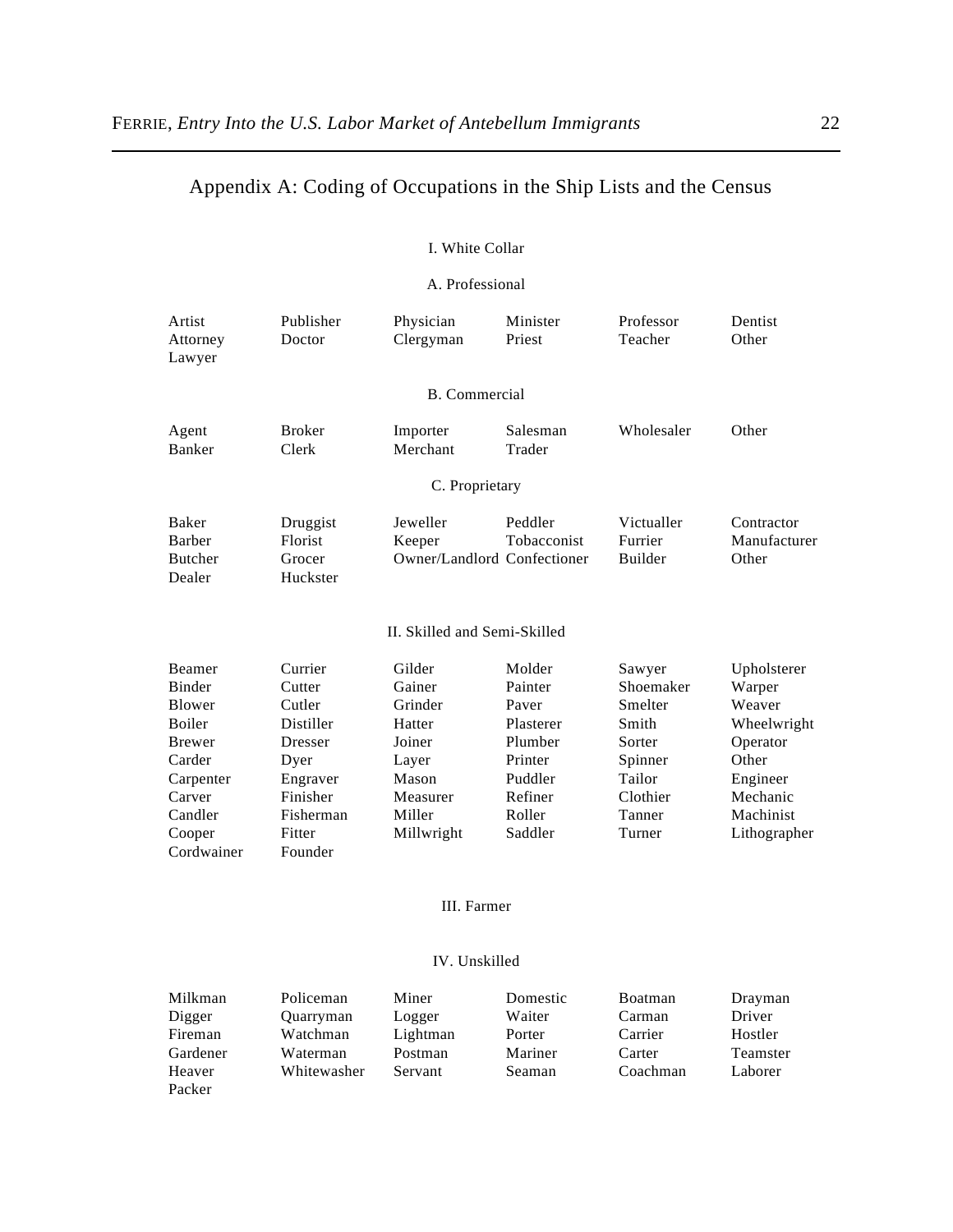#### Appendix B: A Continuous Time Duration Model With Discrete Observations

In order to analyze the timing and correlates of occupational m obility among immigrants after their arrival, we need to calculate the probability that an immigrant with a particular set of characteristics would be observed in a particular occupation at each date since arrival. If we know the date at which changes in occupation occur, this is a straightforward exercise: it involves estimating a duration model which yields a hazard function, the probability that a change will occur at each date. Since we do not know the date at which immigrants changed occupation (we know only whether they had changed occupation betwee n departure from Europe and 1850 or 1860 and how long they had been in the U.S. by those dates), th e standard duration model must be modified slightl y to account for the fact that immigrants are not observed continuously but are instead observed only at two or three discrete dates.

To form the hazard function for the transition from occupation 1 to occupation 2 with discret e observations, consider a sample of individuals who are identical in all respects except the length of time they spend after arrival in the U.S. in occupation 1 before moving into occupation 2. This time *t* is distributed in the population according to a density function  $f(t)$  which has a corresponding distribution function  $F(t)$ . For every  $t, f(t)$  gives the probability that an immigrant will experience a completed spell in an occupation of length  $t$ . The distribution function  $F(t)$  is defined as

$$
F(t) = \int_{0}^{t} f(u) \ du
$$
 (B1)

where  $F(t)$  gives the probability that an immigrant will experience a completed spell in an occupation of length no greater than *t*. Thus, the probability that an immigrant is still in occupation 1 after time *t* (i.e. the probability that an immigrant experiences a completed spell in occupation 1 of length greater than *t*) is given by  $[1-F(t)]$ . The "instantaneous hazard rate"

$$
\lambda_{12}(t) = \frac{f(t)}{1 - F(t)}
$$
 (B2)

is the probability of an immigrant changing occupation at time *t* given that the immigrant had been in occupation 1 until time *t*. For a small increment *dt*,

$$
\lambda_{12}dt = Prob(in occupation 2 at time (t+dt)|in oc
$$
 (B3)

is the probability that an immigrant in occupation 1 at time *t* will move into occupation 2 by time *t+dt*. We can use this to write the probability of observing an immigrant in occupation 1 at time *t+dt* as the product of two terms: the probability that the immigrant has remained in occupation 1 until time *t*, and the probability that the immigrant will remain in occupation 1 in the interval *dt* (i.e. *not* move to occupation 2 in the interval *dt*). Thus,

$$
P_{11}(t+dt) = P_{11}(t)(1 - \lambda_{12}(t) dt)
$$
 (B4)

Dividing both sides by *dt*, re-arranging terms, and taking the limit as *dt* goes to zero yields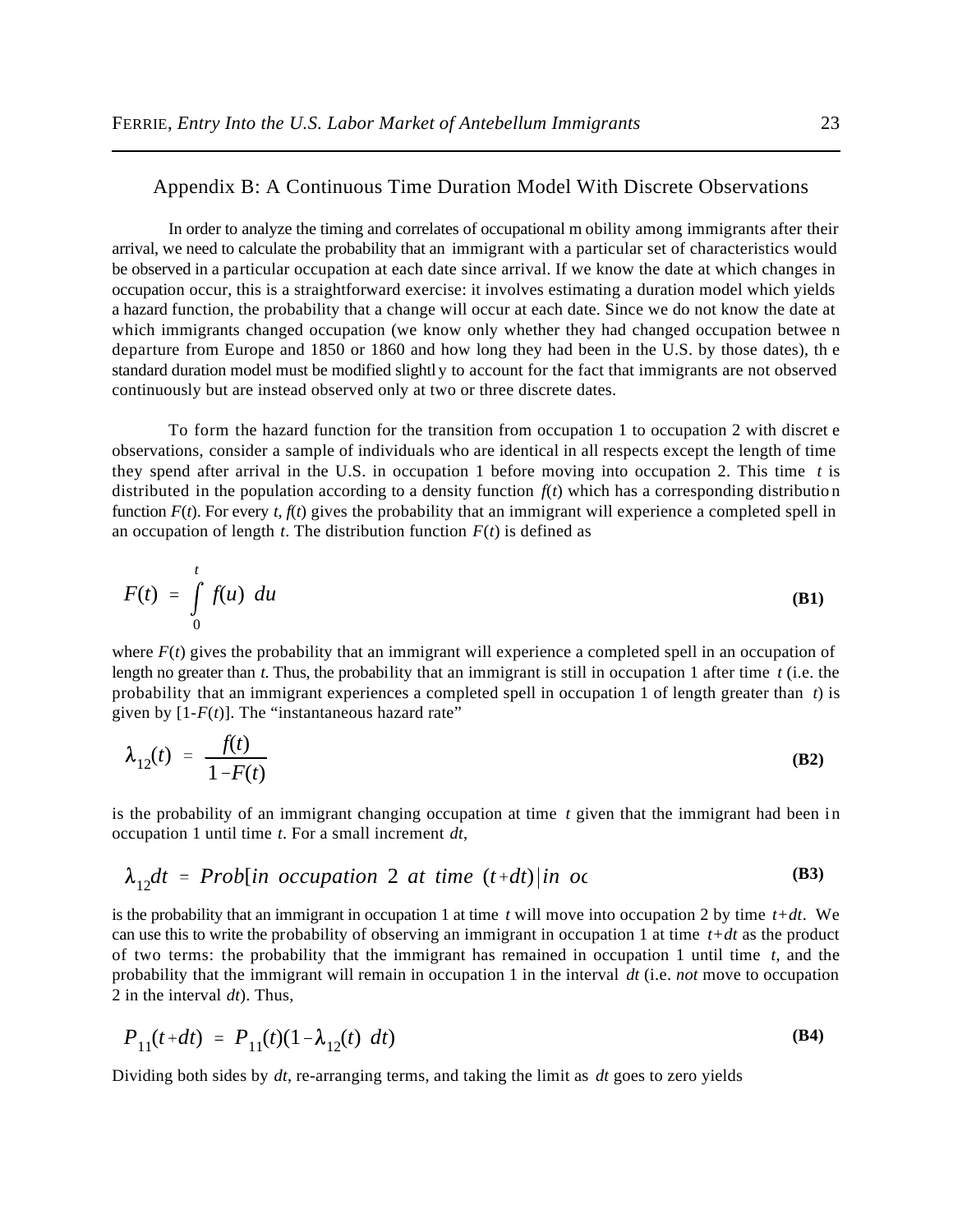$$
\frac{\partial P_{11}(t)}{\partial t} = -P_{11}(t) \ \lambda_{12}(t) \tag{B5}
$$

The solution to this differential equation is

$$
P_{11}(t) = \exp\left(\int_0^t -\lambda_{12}(u) \ du\right)
$$
 (B6)

Since the probabilities for the two events must sum to one, we can write the second probability as

$$
P_{12}(t) = 1 - \exp\left(\int_0^t -\lambda_{12}(u) \ du\right)
$$
 (B7)

All that remains is to specify the hazard function  $\lambda_{12}(u)$ —how the probability of changing occupation at any date *t* depends on personal characteristics and on the am ount of time since arrival *t*. Three approaches can be pursued at this point: a non-parametric approach, a semi-parametric approach, and a fully parametric approach.<sup>44</sup> The advantage of the first two is that they are less sensitive to misspecification of the distribution of the hazard. The advantage of the latter is that it can be pursued with a relatively small number of observations, as in the present case. The fully parametric approach will b e adopted here, but two different distribution functions will be examined to reduce the possibility of mis specification.<sup>45</sup>

First, assume that the hazard follows a *Weibull* distribution, and that individual characteristics enter the hazard multiplicatively. For individual *I* with characteristics described by the vector *X*, the hazard can then be written as:

$$
\lambda_{12}(t_i; X_i) = \alpha \Big[ \exp\Bigl(X_i/\beta\Bigr) t_i \Big]^{\alpha - 1} \tag{B8}
$$

where  $\beta$  and  $\alpha$  are parameters to be estimated. This allows the hazard to change as the time at ris k increases. In particular, if  $\alpha < 1$ , the hazard rate falls as *t* increases; if  $\alpha > 1$ , the hazard rate rises as *t* increases; and if  $\alpha=1$ , the hazard rate does not change as the time at risk increases. Note, however, that the change in the hazard is monotonic: the Weibull hazard does not allow for the possibility that the hazard may increase for some time after arrival before it falls. Now, given a sample of *N* individuals, the loglikelihood function for the sample is

<sup>&</sup>lt;sup>44</sup> For examples of the non-parametric and semi-parametric approaches with continuously observed samples, see Meyer (1986).

 $45$  A non-parametric approach, using a continuous measure of immigrants' occupational attainment, is presented in Ferrie (1997). The results are entirely consistent with those presented here.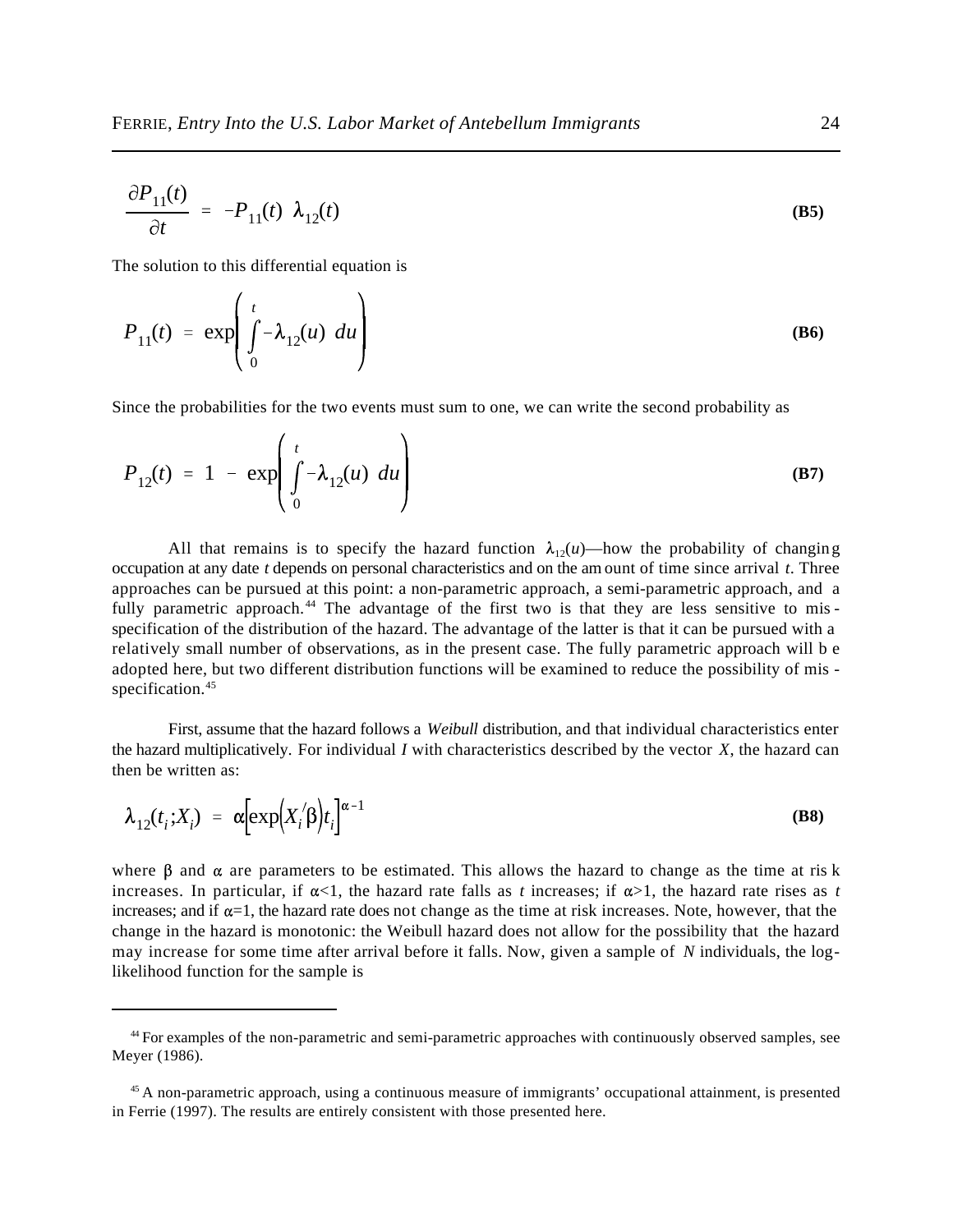$$
L(\beta, \alpha) = \sum_{i=1}^{N} (y_i) \log[\exp(-\exp(X_i/\beta)t_i]^{\alpha}] +
$$
  
(1-y<sub>i</sub>) log[1 - exp(-exp(X<sub>i</sub>/\beta)t\_i]^{\alpha}] (B9)

where  $y_i$  is a binary variable equal to one if the individual was in occupation 1 after  $t$  years in the U.S. and equal to zero if the individual was in occupation 2 after *t* years.

A second approach uses the *log-logistic* hazard. Individual characteristics again enter the hazard multiplicatively. For individual *I* with characteristics described by the vector *X*, the hazard can now be written as

$$
\lambda_{12}(t_i; X_i) = \frac{\alpha \left[ \exp\left(X_i/\beta\right) t_i \right]^{\alpha - 1}}{1 + \left[ \exp\left(X_i/\beta\right) t_i \right]^{\alpha}}
$$
\n(B10)

This specification permits a non-monotonic hazard. If  $\alpha$ <1, the hazard decreases monotonically from  $\infty$  at time zero as *t* increases; if  $\alpha=1$ , the hazard decreases from  $\exp(X_i/\beta)$  at time zero to zero as *t* increases; and if  $\alpha > 1$ , the hazard increases from zero at time zero to a single maximum at time  $[(\alpha-1)/\exp(X_i/\beta)]^{1/\alpha}$ , and then decreases to zero as *t* increases.<sup>46</sup>

#### References

- Amemiya, T. (1985), *Advanced Econometrics.* Cambridge: Harvard University Press.
- Bodnar, J. (1985), *The Transplanted: A History of Immigrants in Urban America.* Bloomington: Indiana University Press.
- Bogue, A. G. (1963), *From Prairie to Corn Belt: Farming in Illinois and Iowa in the Nineteenth Century* . Chicago: University of Chicago Press.
- Borjas, G. J. (1986), "The Self-Employment Expe rience of Immigrants." *Journal of Human Resources* 21, 485-506.
- Borjas, G. J. (1994), "The Economics of Immigration." *Journal of Economic Literature* 32, 1667-1717.
- Carter, S. B., and Savoca, E. (1990), "Labor Mobility and Lengthy Jobs in Nineteenth-Century America." *Journal of Economic History* 50, 1-16.
- Chiswick, B. R. (1978), "A Longitudinal Analysis of the Occupational Mobility of Immigrants." I n Industrial Relations Research Association Series, *Proceedings of the Thirtieth Annual Meeting , December 28-30, 1977.* Madison: The Association.

Chiswick, B. R. (1991), "Jewish Immigrant Skill and Occupationa l Attainment at the Turn of the Century." *Explorations in Economic History* 28, 64-86.

<sup>&</sup>lt;sup>46</sup> See Lancaster (1990, pp. 44-45) for a discussion of the Weibull and log-logistic hazard functions.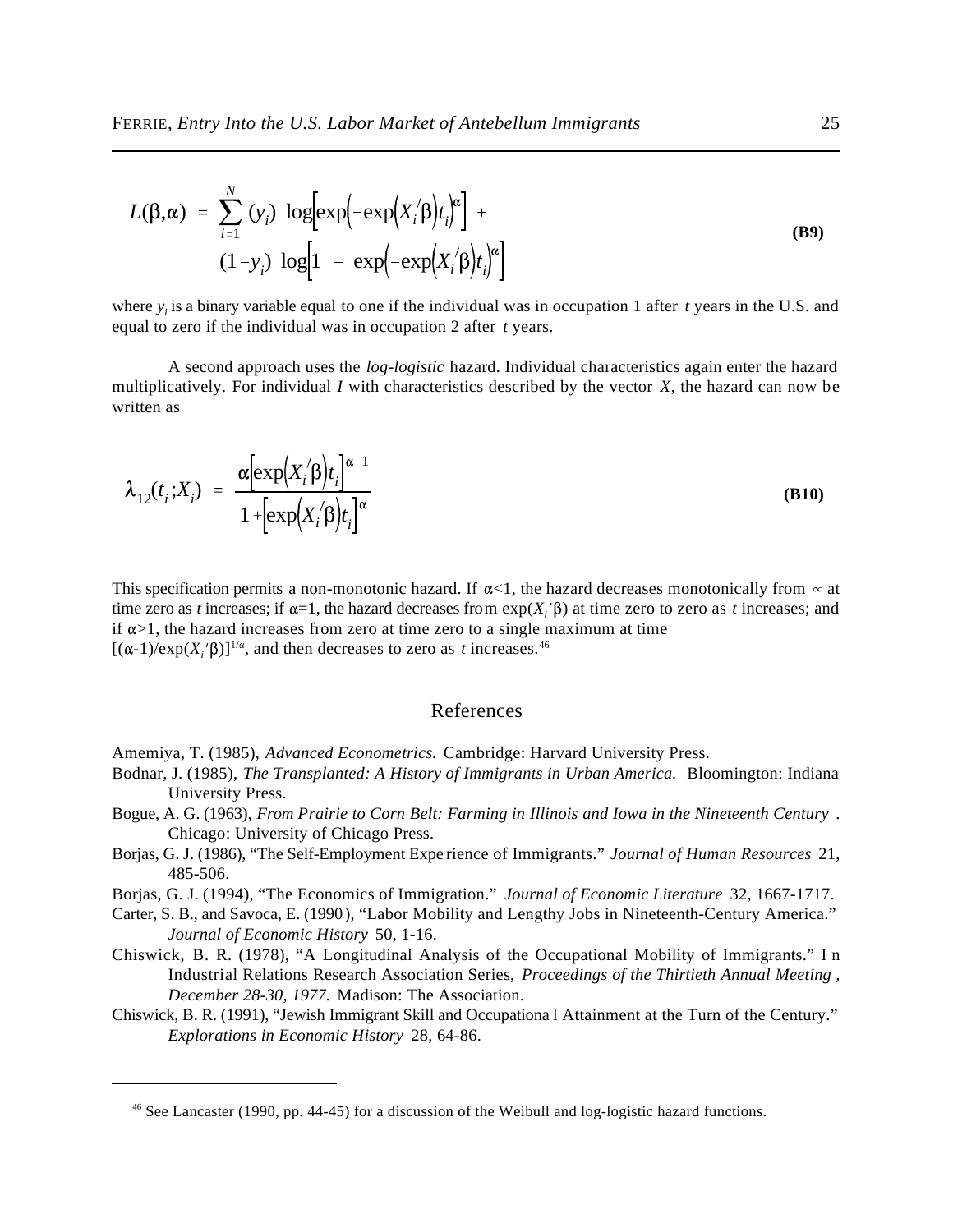- Chiswick, B. R. (1994), "The Performance of Immigrants in the United States Labor Market." In H . Giersch (Ed.), *Economic Aspects of International Migration* . Berlin: Springer-Verlag.
- Cohn, R. L. (1992), "The Occupations of English Immigrants to the U.S., 1836-1853." *Journal of Economic History* 52, 377-387.
- Erickson, C. (1989), "Emigration from the British Isles to the U.S.A. in 1841: Part I." *Population Studies* 43, 347-367.
- Esslinger, D. R. (1975), *Immigrants and the City: Ethnicity and Mobility in a Nineteenth Centur y Midwestern Community.* Port Washington: Kennikat Press.
- Ferrie, J. P. (1992), *'We Are Yankeys Now': The Economic Mobility of Two Thousand Antebellum Immigrants to the U.S.* Ph.D. dissertation, University of Chicago.
- Ferrie, J. P. (1994), "The Wealth Accumulation of Antebellum European Immigrants to the U.S., 1840- 60." *Journal of Economic History* 54, 1-33.
- Ferrie, J. P. (1995), "Up and Out or Down and Out? Immigr ant Mobility in the Antebellum United States." *Journal of Interdisciplinary History* 26, 33-55.
- Ferrie, J. P. (1996), "A New Sample of American Males Linked From the 1850 Public Use Micro Sample to the Manuscript Schedules of the 1860 Federal Census of Population." *Historical Methods* 16, forthcoming.
- Ferrie, J. P. (1997), *'Yankees Now': The Economic Mobility of Antebellum Immigrants to the U.S.* New York: Oxford University Press, forthcoming.
- Flicker, C. T. (1853), "Friendly Adviser for All Who Would Emigrate to America and Particularly t o Wisconsin." Leipzig. Reprinted in *Wisconsin Magazine of History* 25, 215-236, 331-353, 455-475.
- Galenson, D. W. (1991), "Economic Opportunity on the Urban Frontier: Nativity, Work, and Wealth in Early Chicago." *Journal of Economic History* 51, 581-603.
- Gönül, F. (1989), "Dynamic Labor Force Participation Decisions of Males in the Presence of Layoffs and Uncertain Job Offers." *Journal of Human Resources* 24, 195-220.
- Griffen, C., and Griffen, S. (1973), *Natives and Newcomers: The Ordering of Opportunity i n Mid-Nineteenth Century Poughkeepsie.* Cambridge: Harvard University Press.
- Hanes, C. (1996), "Immigrants' Relative Rate of Wage Growth in the Late 19th Century." *Explorations in Economic History* 33, 35-64.
- Heckman, J. J., and Robb, R. (1983), "Using Longitudinal Data to Estimate Age, Period, and Cohor t Effects in Earnings Equations." In H. Winsborough and O. Duncan (Eds.), *Analyzing Longitudinal Data for Age, Period, and Cohort Effects.* New York: Academic Press.
- Jackson, R. V. (1981), "Index to the Seventh Census of the United States." Unpublished: Salt Lake City.
- Jackson, R. V. (1991), "Index to the Eighth Census of the United States." Unpublished: Salt Lake City.
- Jacoby, S., and Sharma, S. (1992), "Employment Duration and Industrial Labor Mobility in the Unite d States, 1880-1980." *Journal of Economic History* 52, 161-180.
- Kamphoefner, W. D. (1987), *Westphalians: From Germany to Missouri.* Princeton: Princeton University Press.
- Kapp, F. (1870), *Immigration and the Commissioners of Emigration of the State of New York* . New York: The Nation Press.
- Lancaster, T. (1990), *The Econometric Analysis of Transition Data* . Cambridge: Cambridge University Press.
- Levine, B. (1992), *The Spirit of 1848: German Immigrants, Labor Conflict, and the Coming of the Civil War*. Urbana: University of Illinois Press.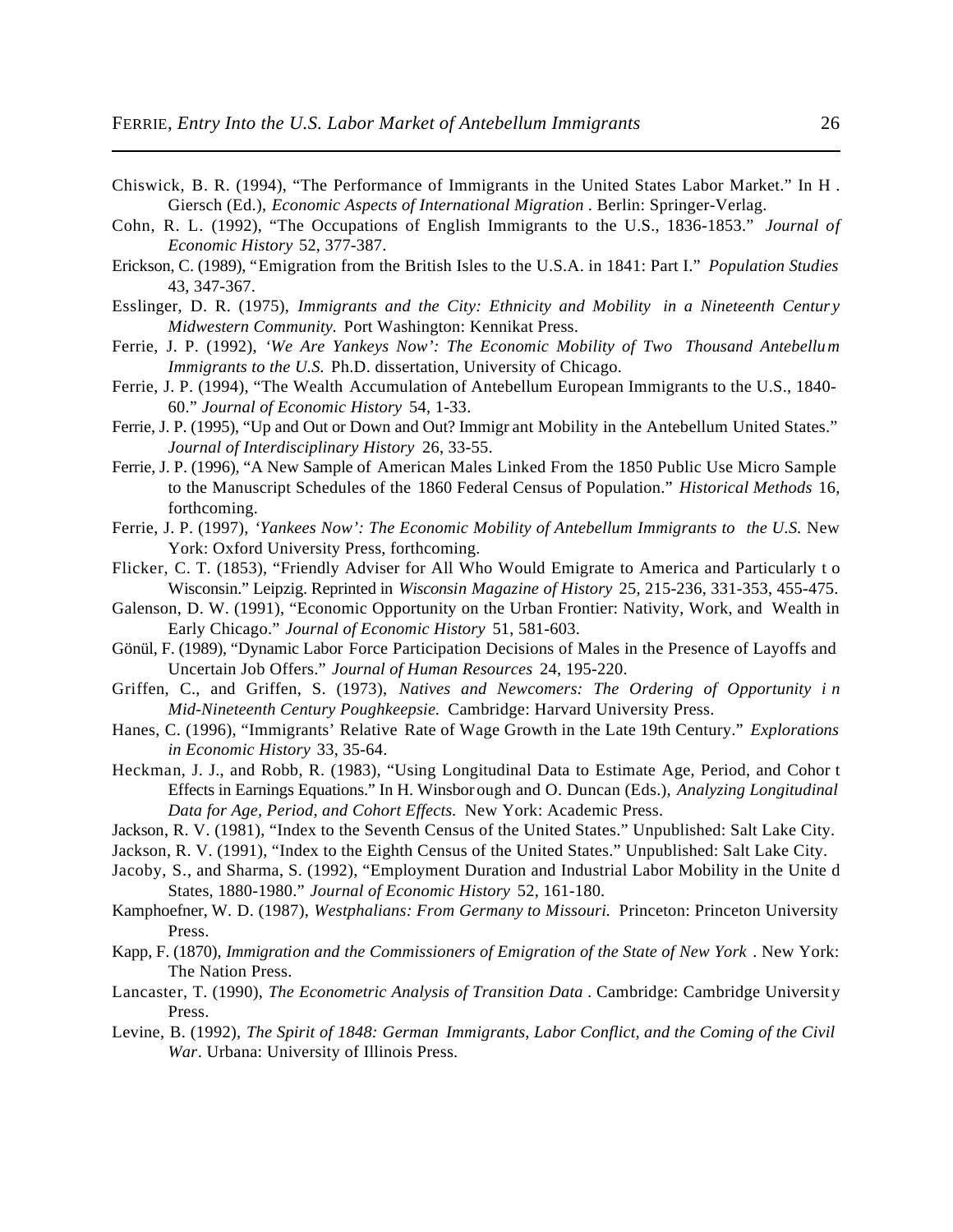- Margo, R. A. (1992), "Wages and Prices During the Antebellum Period: A Survey and New Evidence." In R. E. Gallman and J. J. Wallis (Eds.), *American Economic Growth and Standards of Livin g Before the Civil War* . Chicago: University of Chicago Press.
- Meyer, B. D. (1986), "Semiparametric Estimation of Hazard Models." Unpublished: MIT.
- Miller, K. (1985), *Emigrants and Exiles.* New York: Oxford University Press.
- Mokyr, J., and Ó Gráda, C. (1982), "Emigration and Poverty in Pre-Famine Ireland." *Explorations in Economic History* 19, 360-384.
- Neal, L., and Uselding, P. J. (1972), "Immigration: A Neglected Source of American Economic Growth: 1790-1912." *Oxford Economic Papers* 24, 68-88.
- Sheps, M. C., and Menken, J. A. (1973), *Mathematical Models of Conception and Birth.* Chicago: University of Chicago Press.
- Swierenga, R. P. (1986), "Dutch International Migration and Occupational Change: A Structural Analysis of Multinational Linked Files." In I. Glazier and L. De Rosa (Eds.), *Migration Across Time and Nations.* New York: Holmes and Meier.
- Thernstrom, S. (1964), *Poverty and Progress: Social Mobility in a Nineteenth Century City.* Cambridge: Harvard University Press.
- Thernstrom, S. (1973), *The Other Bostonians: Poverty and Progress in the American Metropolis , 1880-1970.* Cambridge: Harvard University Press.
- Thompson, D. R. (1849), *Hints to Emigrants; or to Those Who May Contemplate Emigrating to the United States of America, and California.* London: Francis Whelpton.
- U.S. Census Office (1852). *Seventh Census of the United States: 1850* . Washington: Government Printing Office.
- U.S. Census Office (1863), *Compendium of the Eighth Census of the United States: 1860* . Washington: Government Printing Office.
- Uselding, P. J. (1970), *Studies in the Technological Development of the American Economy During th e First Half of the Nineteenth Century* . Ph.D. dissertation, Northwestern University.
- Wittke, C. F. (1952), *Refugees of Revolution: The German Forty-Eighters in America.* Philadelphia: University of Pennsylvania Press.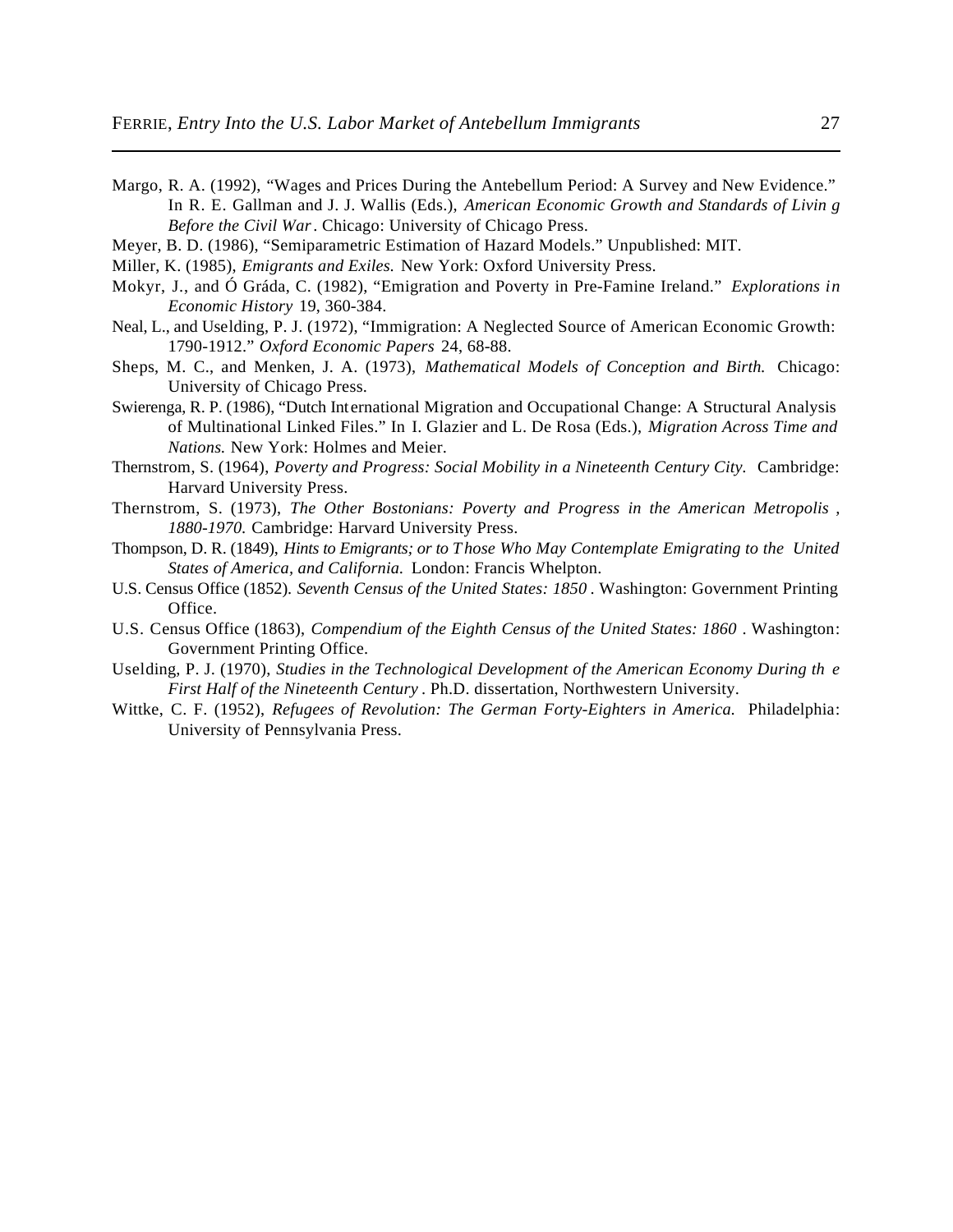| <b>Comparison of Occupations</b>            |                         |              |                                                       |        |           |  |  |  |
|---------------------------------------------|-------------------------|--------------|-------------------------------------------------------|--------|-----------|--|--|--|
| Reported By Dutch Immigrants to the U.S. In |                         |              |                                                       |        |           |  |  |  |
|                                             |                         |              | Dutch Emigration Lists and U.S. Ship Lists, 1841-1850 |        |           |  |  |  |
|                                             |                         |              |                                                       |        |           |  |  |  |
|                                             |                         |              | Occupation in Dutch Emigration Lists (Percent)        |        |           |  |  |  |
|                                             |                         |              |                                                       |        |           |  |  |  |
|                                             | Skilled &<br>High & Low |              |                                                       |        |           |  |  |  |
| Occupation in U.S. Ship Lists               | N                       | White Collar | Semi-Skilled                                          | Farmer | Unskilled |  |  |  |
| High & Low White Collar                     | 35                      | 82.9         | 11.4                                                  | 0.0    | 5.7       |  |  |  |
| Skilled & Semi-Skilled                      | 225                     | 3.6          | 77.3                                                  | 6.2    | 12.9      |  |  |  |
| Farmer                                      | 547                     | 7.7          | 15.5                                                  | 38.6   | 38.2      |  |  |  |
| Unskilled                                   | 71                      | 7.0          | 28.2                                                  | 9.9    | 54.9      |  |  |  |

TABLE 1

*Source.* Sample of Dutch Immigrants to the U.S., 1841-1850, linked from Dutch municipal emigration records to U.S. passenger ship lists, provided by Robert Swierenga. *Note.* "Unskilled" includes common laborers, farm laborers, and servants.

| TABLE 2                                                |
|--------------------------------------------------------|
| Occupational Mobility Between Arrival and 1850 or 1860 |
| All Arrivals, 1840-1850                                |

|                   |       |        |         | Occupation in U.S. Census (Percent) |                 |        |           |  |
|-------------------|-------|--------|---------|-------------------------------------|-----------------|--------|-----------|--|
|                   |       |        |         |                                     |                 |        |           |  |
|                   |       | High   | Low     |                                     |                 |        |           |  |
| Occupation in     |       | White  | White   |                                     | Semi-           |        |           |  |
| U.S. Ship Lists   | N     | Collar | Collar  | Skilled                             | Skilled         | Farmer | Unskilled |  |
|                   |       |        |         |                                     | 1850 Occupation |        |           |  |
| High White Collar | 22    | 36.4   | $0.0\,$ | 18.2                                | 9.1             | 9.1    | 27.3      |  |
| Low White Collar  | 78    | 7.7    | 30.8    | 20.5                                | 9.0             | 7.7    | 24.4      |  |
| Skilled           | 306   | 2.0    | 4.9     | 46.7                                | 9.8             | 7.8    | 28.8      |  |
| Semi-Skill1ed     | 23    | 1.0    | 7.3     | 31.7                                | 30.9            | 9.8    | 19.5      |  |
| Farmer            | 352   | 1.1    | 7.1     | 20.2                                | 8.5             | 19.9   | 43.2      |  |
| Unskilled         | 567   | 1.0    | 4.8     | 20.6                                | 10.8            | 7.2    | 55.7      |  |
| All               | 1,448 | 2.1    | 6.9     | 26.9                                | 11.6            | 10.7   | 41.8      |  |
|                   |       |        |         |                                     | 1860 Occupation |        |           |  |
| High White Collar | 19    | 10.5   | 15.8    | 42.1                                | 0.0             | 21.1   | 10.5      |  |
| Low White Collar  | 67    | 1.5    | 17.9    | 20.9                                | 13.4            | 11.9   | 34.3      |  |
| Skilled           | 237   | 2.5    | 7.6     | 37.1                                | 7.6             | 16.9   | 28.3      |  |
| Semi-Skilled      | 110   | 1.8    | 8.2     | 32.7                                | 16.4            | 21.8   | 19.1      |  |
| Farmer            | 363   | 2.5    | 11.3    | 26.7                                | 8.0             | 23.4   | 28.1      |  |
| Unskilled         | 819   | 1.2    | 7.0     | 19.1                                | 12.7            | 12.8   | 47.3      |  |
| All               | 1,615 | 1.9    | 8.7     | 24.7                                | 11.0            | 16.5   | 37.3      |  |

*Source.* Sample of 1840-1850 European immigrants to the U.S. linked to 1850 and 1860 federal census manuscript schedules.

*Note.* "Farmer" in 1850 and 1860 is an individual reporting their occupation as farmer in the census and reporting a positive amount of real estate wealth.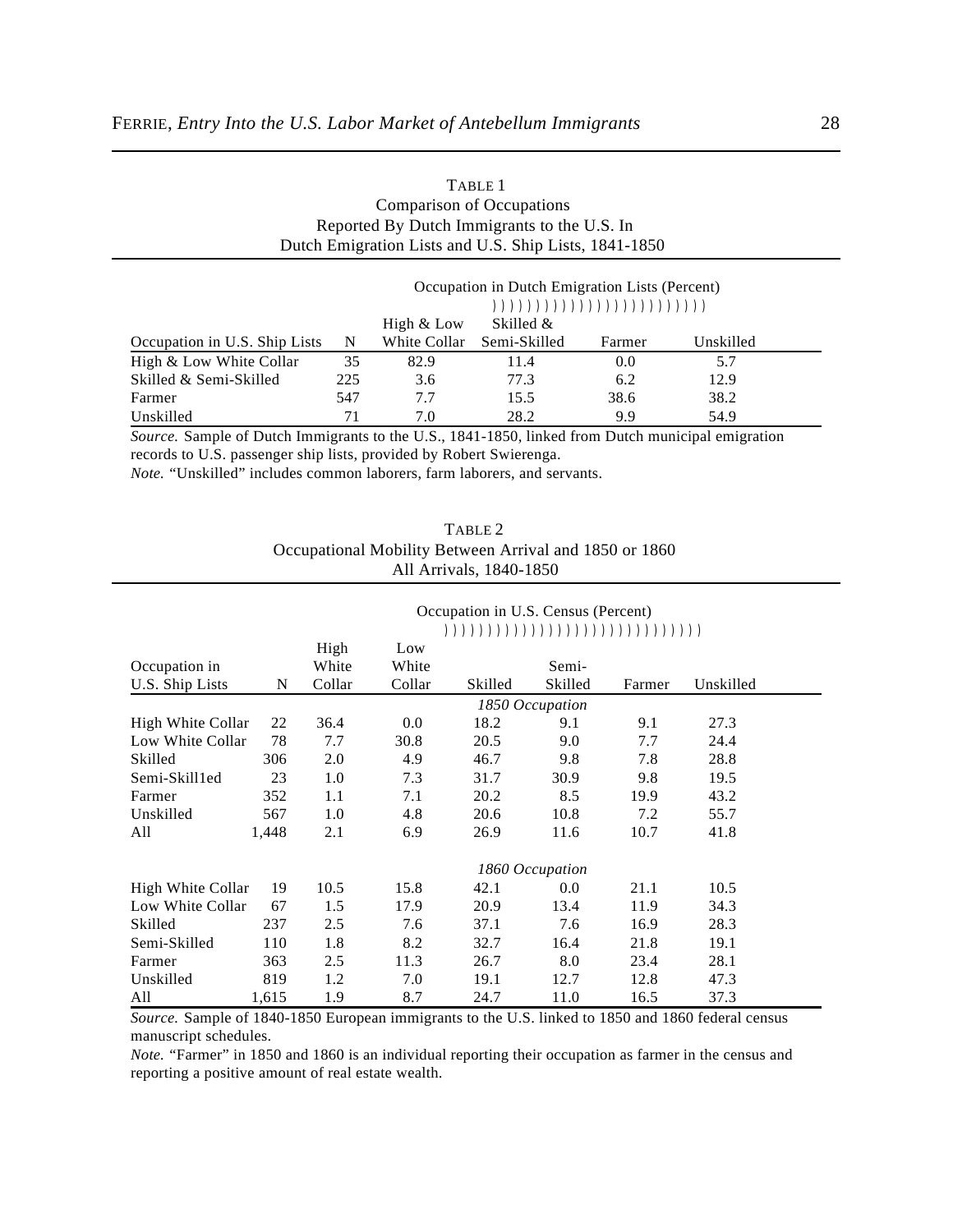|                                  |     |                        | Number at Risk (N) and<br>Percent Making Specified Move (%) | $( ( ) ( ) ( ) ( ) ( ( ) ( ) ( ) ( ) ( ) ( ) ( ) ( ) ( ) ( )$ |     |                |
|----------------------------------|-----|------------------------|-------------------------------------------------------------|---------------------------------------------------------------|-----|----------------|
|                                  |     | <b>British</b><br>)))) |                                                             | Irish<br>$))$ )                                               |     | German<br>)))) |
|                                  | N   | $\%$                   | N                                                           | $\%$                                                          | N   | $\%$           |
| Between Arrival and 1850         |     |                        |                                                             |                                                               |     |                |
| White Collar to Unskilled        | 23  | 21.7                   | 16                                                          | 37.5                                                          | 54  | 22.2           |
| Skilled to Unskilled             | 231 | 17.1                   | 92                                                          | 52.2                                                          | 147 | 20.4           |
| Farmer or Unskilled to           |     |                        |                                                             |                                                               |     |                |
| White Collar, Skilled, or Farmer | 187 | 63.2                   | 427                                                         | 35.1                                                          | 234 | 58.6           |
| Between Arrival and 1860         |     |                        |                                                             |                                                               |     |                |
| White Collar to Unskilled        | 17  | 23.5                   | 16                                                          | 62.5                                                          | 49  | 22.5           |
| Skilled to Unskilled             | 129 | 15.5                   | 68                                                          | 51.5                                                          | 139 | 22.3           |
| Farmer or Unskilled to           |     |                        |                                                             |                                                               |     |                |
| White Collar, Skilled, or Farmer | 233 | 76.8                   | 635                                                         | 41.9                                                          | 280 | 81.1           |

### TABLE 3 Occupational Mobility Between Arrival and 1850 or 1860 By Origin, All Arrivals, 1840-1850

*Source.* Sample of European immigrants to the U.S., 1840-1850, linked to 1850 and 1860 federal census manuscript schedules.

*Note.* "White Collar" includes high and low white collar workers; "Skilled" includes skilled and semiskilled workers; "Farmer" in 1850 and 1860 is an individual reporting their occupation as farmer in the census and reporting a positive amount of real estate wealth.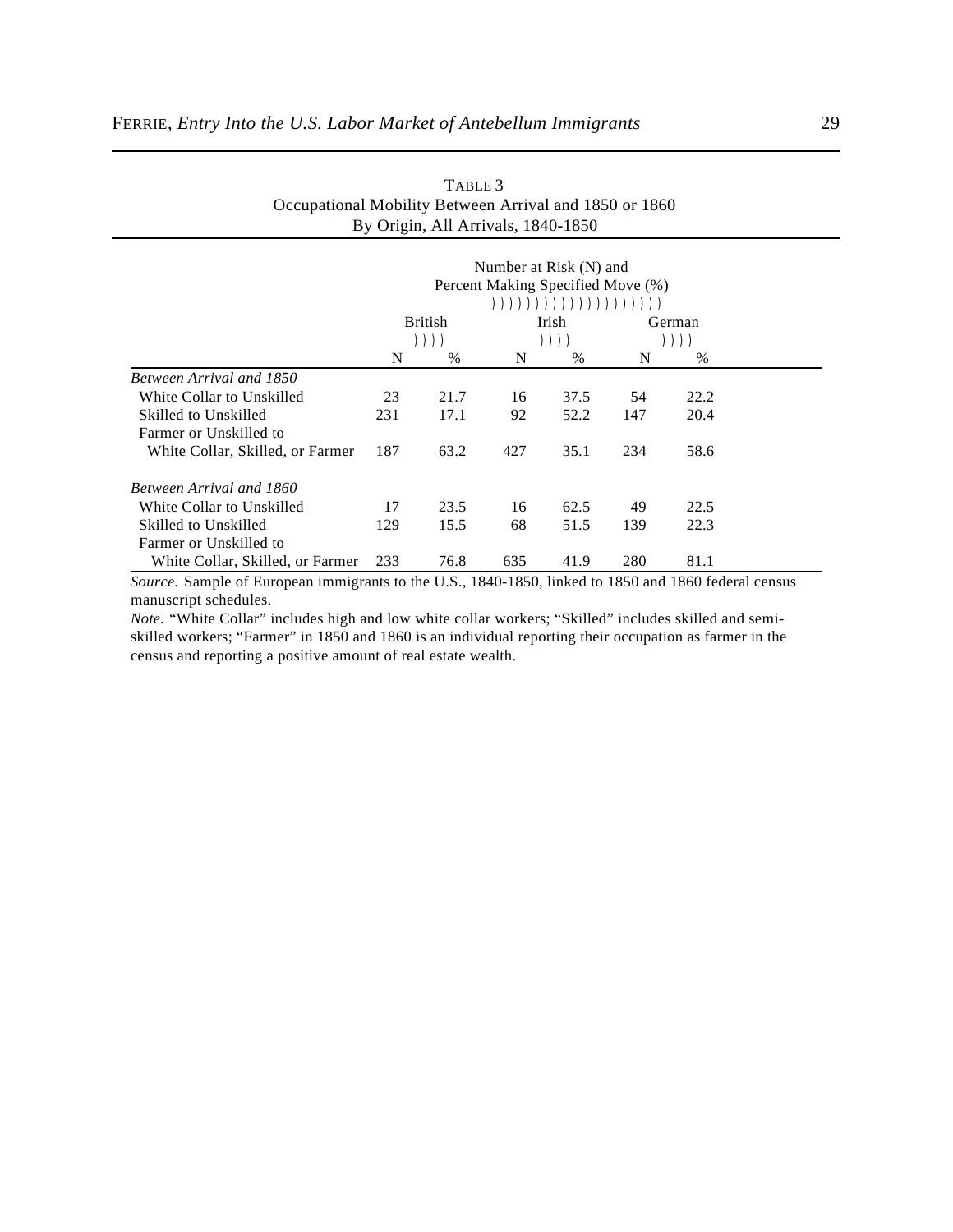|                                       |                              | White Collar, Skilled, or    | Farmer or Unskilled          |                              |
|---------------------------------------|------------------------------|------------------------------|------------------------------|------------------------------|
|                                       |                              | Semi-Skilled at Arrival      | at Arrival                   |                              |
|                                       |                              | ))))                         | ))))                         |                              |
|                                       | Irish                        | German                       | Irish                        | German                       |
| Year of Arrival                       | $\partial P_{12}/\partial X$ | $\partial P_{12}/\partial X$ | $\partial P_{12}/\partial X$ | $\partial P_{12}/\partial X$ |
| 1841                                  | 0.085                        | $-0.119$                     | 0.040                        | 0.055                        |
| 1842                                  | 0.158                        | 0.046                        | $0.152**$                    | 0.045                        |
| 1843                                  | 0.156                        | $-0.009$                     | $0.292***$                   | 0.053                        |
| 1844                                  | 0.254                        | 0.039                        | 0.061                        | $0.170*$                     |
| 1845                                  | 0.219                        | 0.022                        | $0.171*$                     | 0.096                        |
| 1846                                  | 0.021                        |                              | $0.183**$                    |                              |
| 1847                                  | $-0.407$                     |                              | 0.275                        |                              |
| 1848                                  | $-0.287$                     | $0.196**$                    | 0.322                        | $0.279***$                   |
| 1849                                  | 0.061                        | 0.214                        | 0.303                        | $0.336*$                     |
| 1850                                  | $-0.301$                     | 0.144                        | 0.332                        | $0.425**$                    |
| Irish Famine                          |                              |                              |                              |                              |
| (Fall 1846-1850)                      | 0.385                        |                              | $-0.035$                     |                              |
| <b>German Revolution</b>              |                              |                              |                              |                              |
| (Fall 1848-1850)                      |                              | $0.335**$                    |                              | 0.093                        |
| Baseline Probability $(\bar{P}_{12})$ | 0.468                        | 0.737                        | 0.353                        | 0.674                        |
| Observations                          | 169                          | 330                          | 903                          | 431                          |

| TABLE 4                                         |
|-------------------------------------------------|
| <b>Year of Arrival Effects</b>                  |
| Controlling for Years Since Arrival in the U.S. |

*Source.* Sample of European immigrants to the U.S., 1840-1850, linked to 1850 and 1860 federal census manuscript schedules

than "unskilled laborer" immediately after arrival  $(\bar{P}_{12})$ . It is  $\partial P_{12}/\partial X = (\beta \alpha)(-\bar{P}_{11})(\log(\bar{P}_{11}))$ , where  $\beta$  and *Note.* " $\partial P_{12}/\partial X$ " is the difference between: (1) the probability that an individual who arrived in the indicated year was employed in a job other than "unskilled laborer" immediately after arrival; and (2) the probability that an individual who arrived in 1840 (the excluded year of arrival dummy) was employed in a job other are the coefficients on dummy variables for year of arrival for the Weibull hazard function (Equation B8),

$$
\bar{P}_{11} = \sum_{i=1}^{N} [\exp(-\exp(X_i/\beta)t_i)^{\alpha}]/N
$$

 $\bar{P}_{12}$ =1 - $\bar{P}_{11}$ . The regression included two other variables (not shown): years since arrival in the U.S. and is the average probability in the sample that an individual had not moved up from unskilled laborer, and interactions between years since arrival in the U.S. and either arrival after the start of the Irish Famine (Fall 1846-1850) or arrival after the German Revolutions of 1848 (Fall 1848-1850).

\* Significant at the 10% level.

\*\* Significant at the 5% level.

\*\*\* Significant at the 1% level.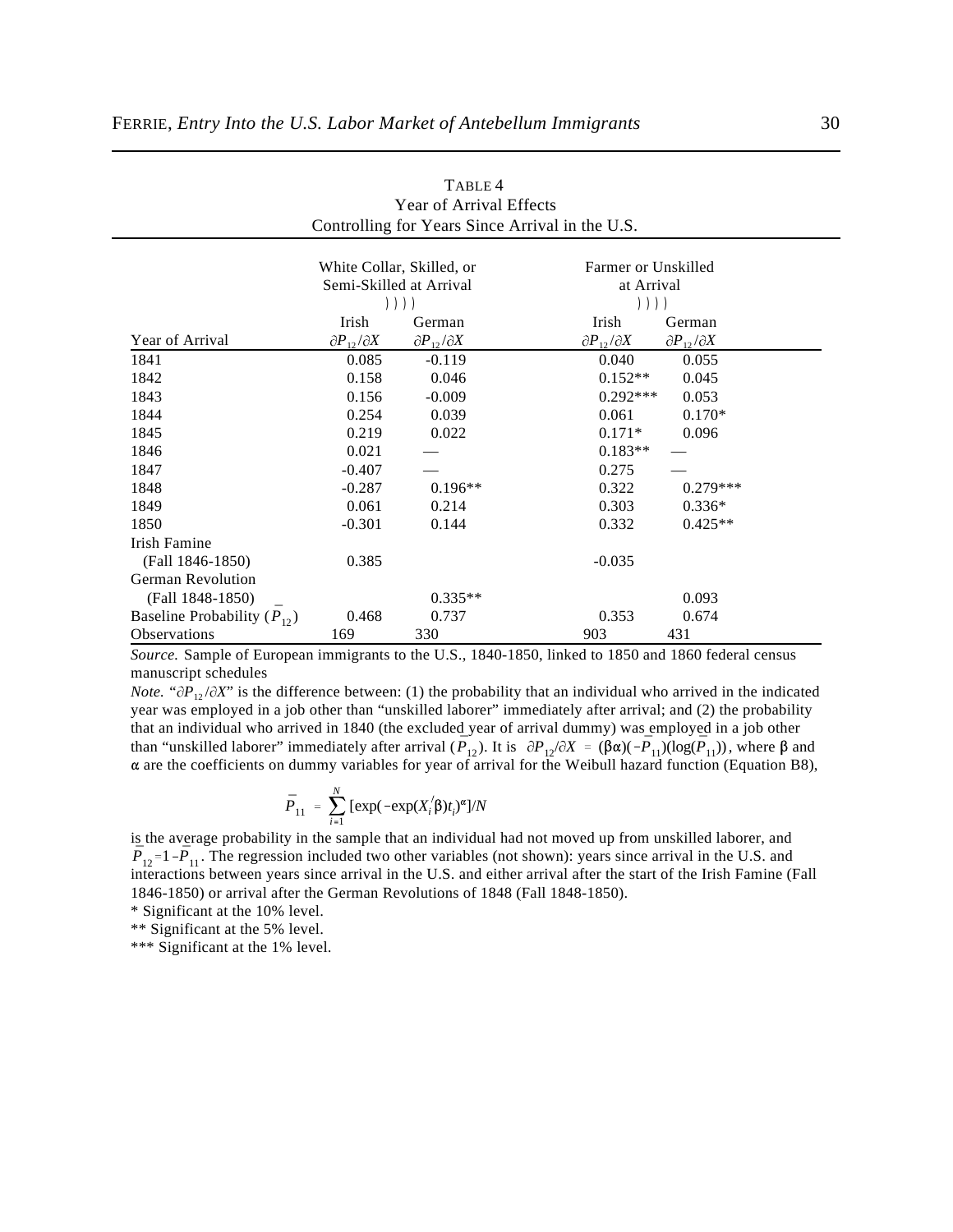| TABLE 5<br>Maximum Likelihood Estimates of the Hazard Parameters for Leaving the<br>Unskilled Laborer Category |                     |
|----------------------------------------------------------------------------------------------------------------|---------------------|
| High or Low White Collar, Skilled, or                                                                          | Farmer or Unskilled |

|                                       | righ of Low while Collar, Skilled, or |                                 |             |            | Parmer of Unskilled          |             |  |
|---------------------------------------|---------------------------------------|---------------------------------|-------------|------------|------------------------------|-------------|--|
|                                       | Semi-Skilled At Arrival               |                                 |             | At Arrival |                              |             |  |
|                                       |                                       | ( ) ) ) ) ) ) ) ) ) ) ) ) ) ) ) |             |            | ))))))))))))))               |             |  |
| Variable                              | Mean                                  | $\partial P_{12}/\partial X$    | Probability | Mean       | $\partial P_{12}/\partial X$ | Probability |  |
| <b>Personal Characteristics</b>       |                                       |                                 |             |            |                              |             |  |
| Age at Arrival                        | 27.179                                | 0.029                           | 0.012       | 22.947     | 0.015                        | 0.001       |  |
| Age <sup>2</sup> x $10^{-2}$          | 7.986                                 | $-0.042$                        | 0.015       | 6.182      | $-0.017$                     | 0.014       |  |
| Irish                                 | 0.210                                 | $-0.276$                        | 0.000       | 0.514      | $-0.294$                     | 0.001       |  |
| German                                | 0.410                                 | $-0.012$                        | 0.792       | 0.245      | 0.000                        | 0.990       |  |
| Other Continental European            | 0.026                                 | $-0.039$                        | 0.733       | 0.025      | $-0.068$                     | 0.370       |  |
| Literate                              | 0.960                                 | 0.321                           | 0.006       | 0.912      | 0.296                        | 0.001       |  |
| Year of Arrival                       |                                       |                                 |             |            |                              |             |  |
| 1841                                  | 0.085                                 | $-0.146$                        | 0.081       | 0.079      | 0.080                        | 0.169       |  |
| 1842                                  | 0.175                                 | $-0.053$                        | 0.472       | 0.147      | 0.097                        | 0.051       |  |
| 1843                                  | 0.078                                 | $-0.027$                        | 0.756       | 0.101      | 0.142                        | 0.007       |  |
| 1844                                  | 0.107                                 | $-0.047$                        | 0.559       | 0.091      | 0.079                        | 0.164       |  |
| 1845                                  | 0.085                                 | $-0.089$                        | 0.293       | 0.080      | 0.059                        | 0.327       |  |
| 1846                                  | 0.021                                 | $-0.050$                        | 0.730       | 0.046      | 0.179                        | 0.018       |  |
| 1847                                  | 0.046                                 | $-0.282$                        | 0.014       | 0.035      | 0.151                        | 0.071       |  |
| 1848                                  | 0.129                                 | $-0.097$                        | 0.244       | 0.091      | 0.140                        | 0.021       |  |
| 1849                                  | 0.120                                 | $-0.089$                        | 0.292       | 0.118      | 0.147                        | 0.011       |  |
| 1850                                  | 0.062                                 | $-0.085$                        | 0.439       | 0.099      | 0.180                        | 0.003       |  |
| Log(Years in U.S.)                    | 2.073                                 | 0.042                           | 0.086       | 2.207      | 0.203                        | 0.001       |  |
| <b>Location Characteristics</b>       |                                       |                                 |             |            |                              |             |  |
| Region                                |                                       |                                 |             |            |                              |             |  |
| North Central                         | 0.333                                 | 0.047                           | 0.466       | 0.326      | 0.115                        | 0.015       |  |
| Northwest                             | 0.037                                 | 0.095                           | 0.406       | 0.023      | 0.272                        | 0.002       |  |
| South or Far West                     | 0.082                                 | 0.034                           | 0.644       | 0.070      | $-0.034$                     | 0.580       |  |
| Urban                                 | 0.640                                 | 0.038                           | 0.553       | 0.595      | 0.060                        | 0.214       |  |
| (Urban) x (West)                      | 0.154                                 | 0.027                           | 0.785       | 0.112      | $-0.107$                     | 0.170       |  |
| Pop. Growth Rate 1850-60              | 0.302                                 | 0.178                           | 0.071       | 0.280      | 0.015                        | 0.805       |  |
| (Pop. Growth) x (West)                | 0.102                                 | $-0.189$                        | 0.108       | 0.078      | $-0.054$                     | 0.524       |  |
| Fraction Foreign Born                 | 0.283                                 | 0.168                           | 0.270       | 0.267      | 0.212                        | 0.044       |  |
| Baseline Probability $(\bar{P}_{12})$ |                                       | 0.713                           |             |            | 0.499                        |             |  |
| Log-Likelihood                        |                                       | $-412.804$                      |             |            | -999.464                     |             |  |
| <b>Observations</b>                   |                                       | 778                             |             |            | 1,683                        |             |  |

*Source.* See text.

sample. It is calculated as  $\partial P_{12}/\partial X = (\beta \alpha)(-\bar{P}_{11})(\log(\bar{P}_{11}))$ , where  $\beta$  and  $\alpha$  are the parameters for the *Notes.* " $\partial P_{12}/\partial X$ " is the impact of a one unit change in a variable on the probability that the individual was employed in a job other than "unskilled laborer," evaluated at the mean value of the probability in the Weibull hazard function (Equation B8),

$$
\bar{P}_{11} = \sum_{i=1}^{N} \left[ \exp(-\exp(X_i/\beta)t_i)^{\alpha} \right] / N
$$

 $\bar{P}_{12}$ =1 - $\bar{P}_{11}$ . For "Log(Years in the U.S.)"  $\beta$ =1. "Probability" is the level at which the null hypothesis that is the average probability in the sample that an individual had not moved up from unskilled laborer, and the true  $\partial P_{12}/\partial X$  is equal to zero can be rejected.